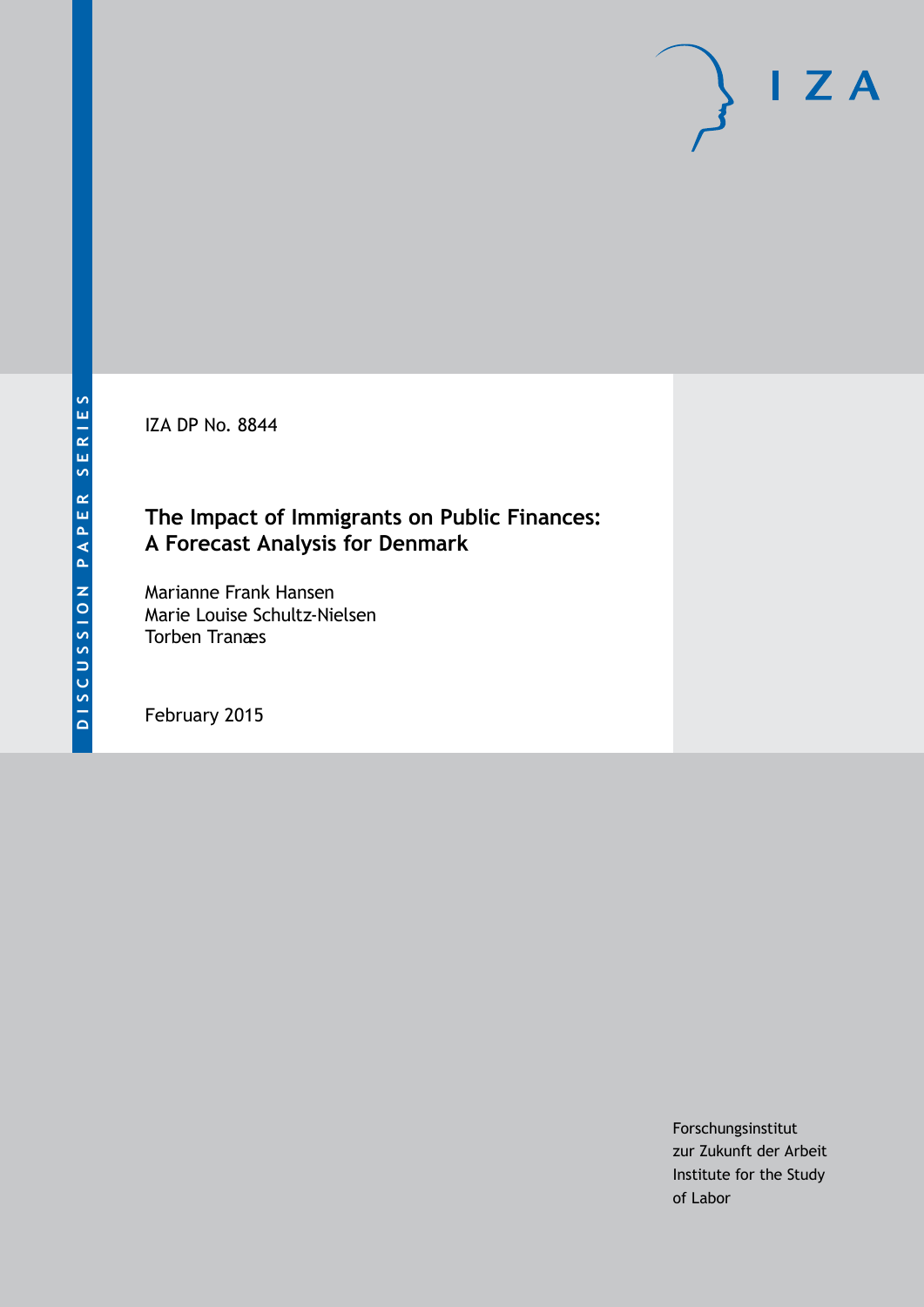# **The Impact of Immigrants on Public Finances: A Forecast Analysis for Denmark**

## **Marianne Frank Hansen**

*Danish Rational Economic Agents Model (DREAM)*

## **Marie Louise Schultz-Nielsen**

*Rockwool Foundation Research Unit and IZA*

## **Torben Tranæs**

*Rockwool Foundation Research Unit and IZA*

Discussion Paper No. 8844 February 2015

IZA

P.O. Box 7240 53072 Bonn Germany

Phone: +49-228-3894-0 Fax: +49-228-3894-180 E-mail: [iza@iza.org](mailto:iza@iza.org)

Any opinions expressed here are those of the author(s) and not those of IZA. Research published in this series may include views on policy, but the institute itself takes no institutional policy positions. The IZA research network is committed to the IZA Guiding Principles of Research Integrity.

The Institute for the Study of Labor (IZA) in Bonn is a local and virtual international research center and a place of communication between science, politics and business. IZA is an independent nonprofit organization supported by Deutsche Post Foundation. The center is associated with the University of Bonn and offers a stimulating research environment through its international network, workshops and conferences, data service, project support, research visits and doctoral program. IZA engages in (i) original and internationally competitive research in all fields of labor economics, (ii) development of policy concepts, and (iii) dissemination of research results and concepts to the interested public.

IZA Discussion Papers often represent preliminary work and are circulated to encourage discussion. Citation of such a paper should account for its provisional character. A revised version may be available directly from the author.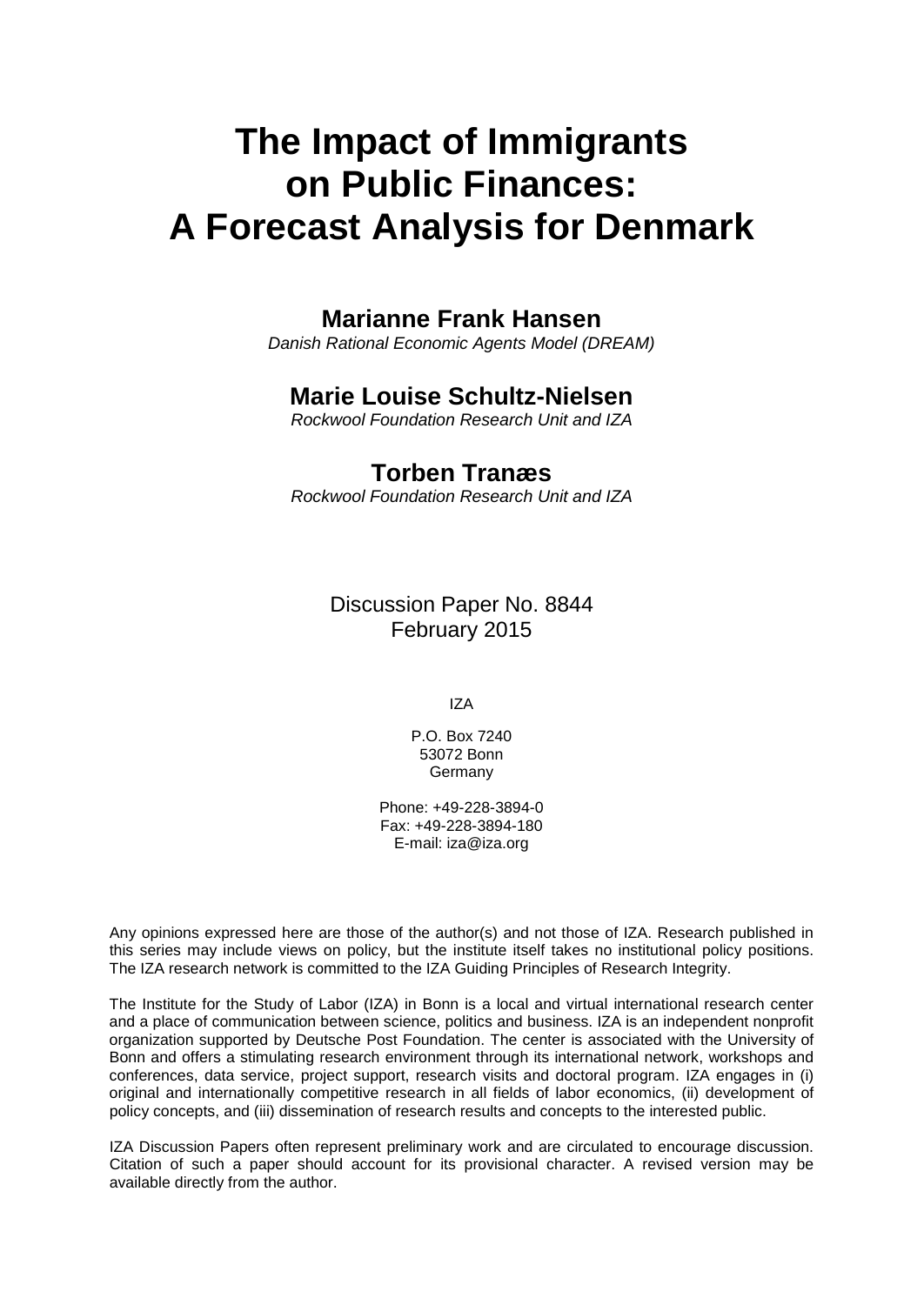IZA Discussion Paper No. 8844 February 2015

# **ABSTRACT**

# **The Impact of Immigrants on Public Finances: A Forecast Analysis for Denmark**

All over Europe, ageing populations threaten nations' financial sustainability. In this paper we examine the potential of immigration to strengthen financial sustainability. We look at a particularly challenging case, namely that of Denmark, which has extensive tax-financed welfare programmes that provide a high social safety net. The analysis is based on a forecast for the entire Danish economy made using a dynamic computable general equilibrium model with overlapping generations. Net contributions to the public purse are presented both as cross-sectional figures for a long time horizon and as average individual life-cycle contributions. The main conclusion is that immigrants from richer countries have a positive fiscal impact, while immigrants from poorer countries have a large negative one. The negative effect is caused by both a weak labour market performance and early retirement in combination with the universal Danish welfare schemes.

JEL Classification: F22, E62, J61

Keywords: immigration, sustainable fiscal policy, welfare benefits

Corresponding author:

Marie Louise Schultz-Nielsen The Rockwool Foundation Research Unit Sølvgade 10, 2 tv. DK-1307 Copenhagen K **Denmark** E-mail: [mls@rff.dk](mailto:mls@rff.dk)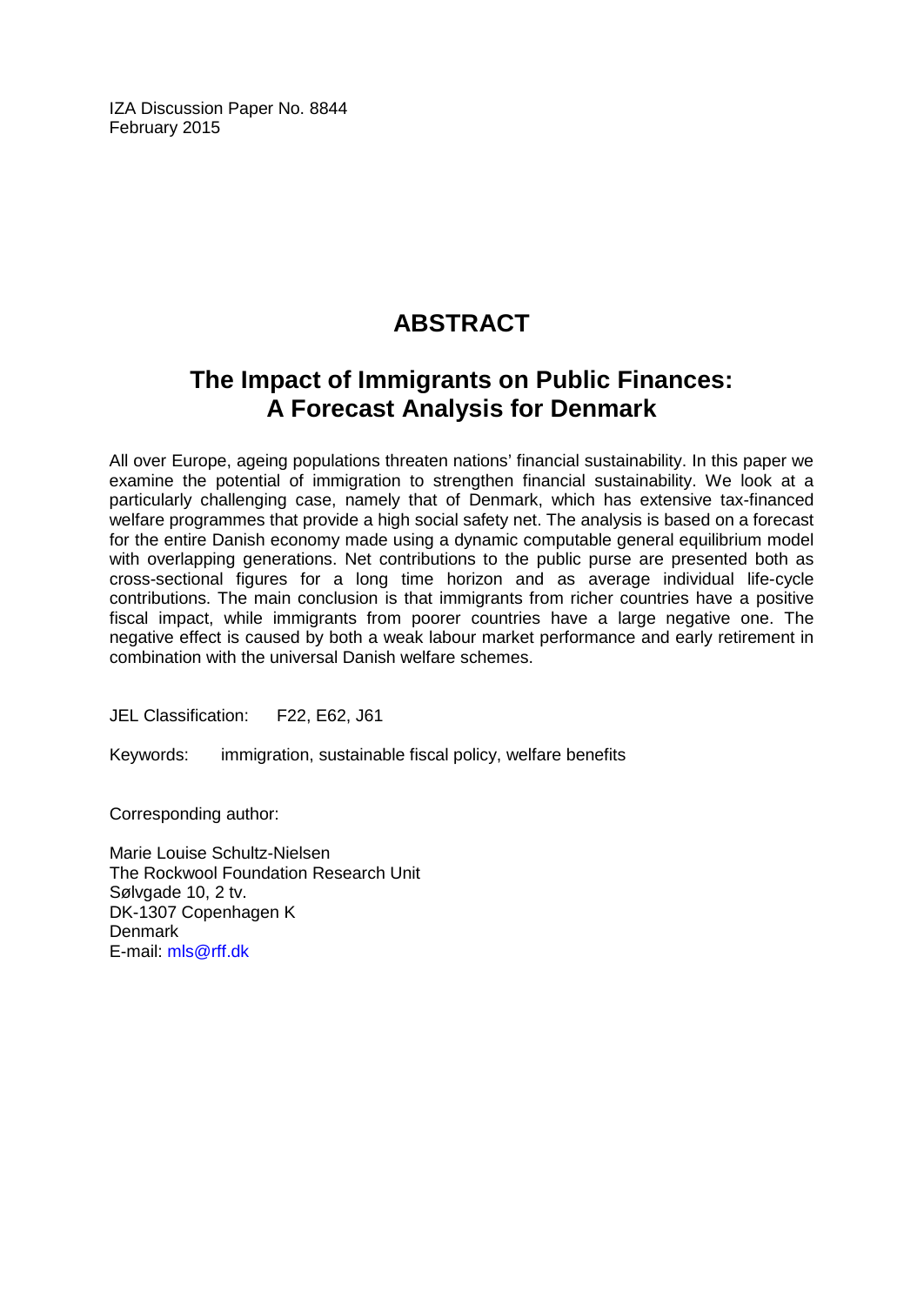#### **1. Introduction**

1

In the debate concerning the challenges presented to a welfare society by an ageing population, immigration is often mentioned as one of the possible solutions to secure income for the public purse. But is this in fact a solution? Is it sensible from an economic point of view to increase immigration – for the economy in general, and for the public finances in particular? Moreover, is the answer to this question the same irrespective of the type of welfare society under consideration? The focus in this paper will be on the effect of immigration on public finances, because the effects on the economy as a whole are likely to be small for the average citizen, being mainly distributional in character (Borjas, 1990). We examine specifically a particularly challenging case, namely that of Denmark – a society with extensive tax-financed welfare programmes that provide a high social safety net.

The fact that a high social safety net has been, and still is, an important priority of Denmark's welfare spending not only makes the welfare programmes expensive, it also makes it especially difficult for the country to make immigration a contributory factor to financial sustainability, in particular immigration from poor countries. On the one hand, the expensive income-tax financed welfare programmes require a high population average employment rate for the operation to be financially sustainable; and one the other hand, the high social safety net induces high effective minimum wages that make it difficult for newcomers to get into employment unless they are very productive to begin with, which many immigrants from poor countries tend not to be.

Thus, for immigration to improve financial sustainability in a high-spending welfare country, the immigrants' skills need to be both high and compatible with the requirements of the labour market. Unfortunately, the mix of immigrants coming to Denmark has on average been weak with respect to labour market qualifications. This was particularly the case up until the late 1990s, and as a result immigration resulted in a deficit to the public purse around the year 2000 which was solely attributable to immigrants from poor countries. At around the same time, Germany was managing to attract both better educated and more experienced immigrants than Denmark (Tranæs and Zimmerman, 2004).<sup>1</sup> (To indicate rich and poor countries in this paper, we use Statistics Denmark's categories of Western and non-Western countries. The non-Western countries are mainly poor countries, being non-OECD countries or low-income OECD countries plus a few richer Asian countries, as detailed in section 2)

The main reason for the unfavourable mix of immigrants to Denmark in terms of their employability at the time mentioned was the fact that Denmark received relatively few migrants who came to the country for work and study purposes. Only 25% on the residence permits issued to people from non-Western countries around 2000 were for employment or education purposes, the remaining 75% being to refugees or family reunification immigrants. A new immigration policy introduced around 2000 changed this dramatically, so that by 2008 the fraction of residence permits granted for

 $1$  This is not due to a particular mix of nationalities among the immigrants. Compared to the immigrants to Denmark, the immigrants to Germany were better educated and had longer work experience for each sending country.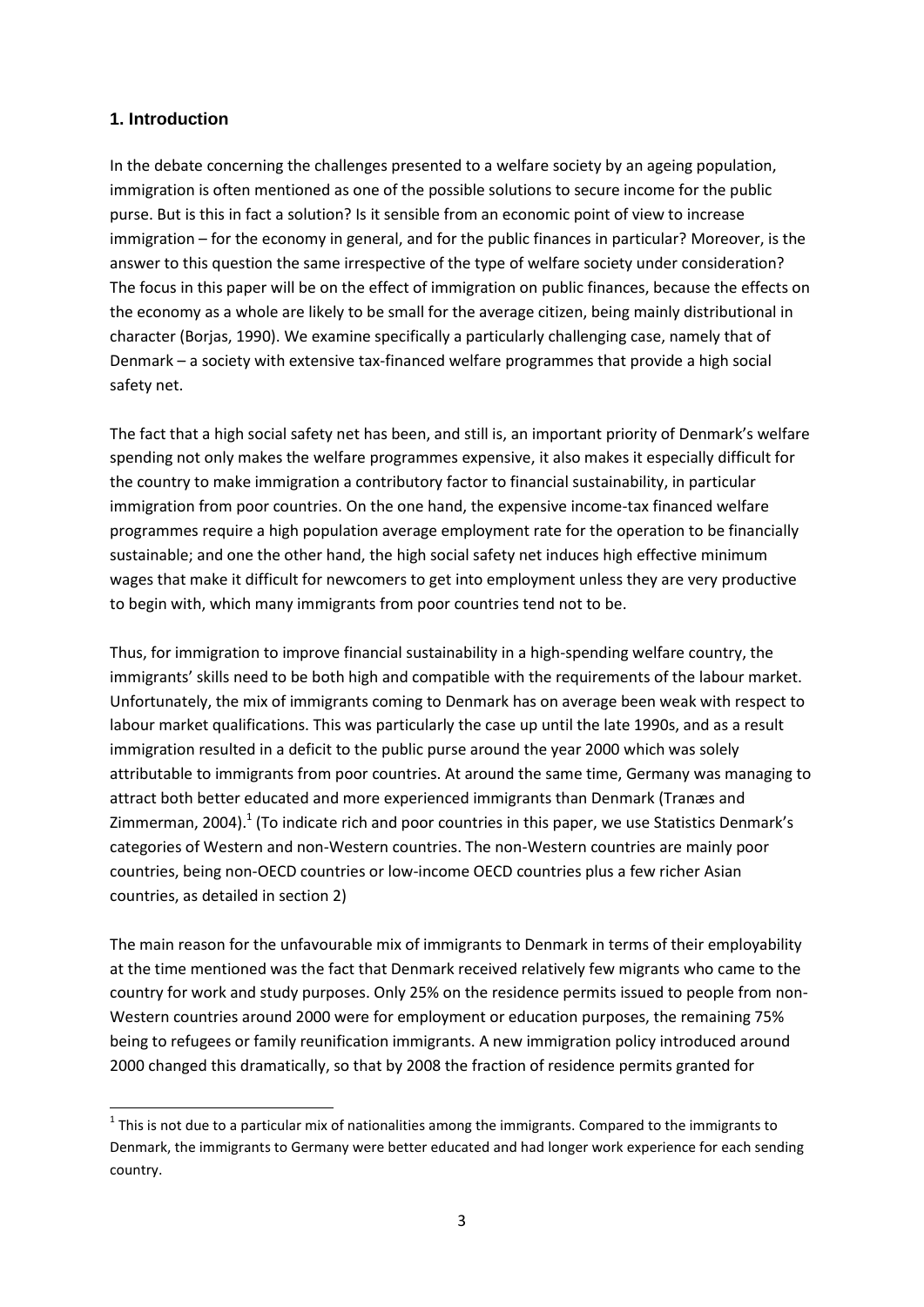employment and education purposes had reached 80%, and in addition the total number of such permits granted had increased. This trend in residence permits seems to have been associated with an upward trend in employment rates among non-Western immigrants in Denmark that peaked in 2008 (Tranæs, 2012). The gap between the employment rates of native Danes and non-Western immigrants dropped from 33 to 23 percentage points between 2000 and 2008, and consequently, the contribution from immigration to the public finances improved significantly over that period. Nevertheless, in 2008 the employment rate for non-Western immigrants was still 56%, compared to 79% for natives, and immigration from non-Western countries still created a deficit even under the assumption that the cost of providing fixed public goods to immigrants was zero, as shown by Gerdes et. al. (2011).<sup>2</sup> With the coming of the recession the improvement in employment integration came to a halt, and in the years 2010 to 2013 it remained constant at a somewhat lower level than previously, with an employment rate gap between natives and non-Western immigrants of 26 percentage points.

Thus, 2008 represented an all-time high for immigrant employment in Denmark; the new policy had been in place for a decade, and the economy was booming. Since in this paper we study the potential contribution of immigration, 2008 is an obvious year on which to base expectations in order to answer the question, to what extent might immigration contribute to fiscal sustainability?

We are interested in the total net effect – including indirect effects from demographic changes, from educational attainment, from the labour market, from the marriage market, etc. – and for consistency, we make a forecast for the entire Danish economy. We look both at cross-sectional situations and at the life-time fiscal contribution of the average individual. The cross-sectional views are constructed for the recent past, when the second generation of immigrants were young and the first generation on average of middle age, and for a time some way in the future when the young will have grown into adulthood and the adults started to retire. The average life-cycle perspective is calculated in order to control for the influence of demographic compositional effects.

Specifically, we ask to what extent the various population groups in Denmark contribute to public finances today, and how much we can expect the immigrant groups to contribute if we look forward in time by half a generation, to the year 2050. The calculations were carried out using the Danish Rational Economic Agents Model (DREAM), a dynamic computable general equilibrium model with overlapping generations. The model encompasses projections of population growth, educational attainment, demographic characteristics, education, and country of origin.

We have performed the forecast based on the economic structures of 2008 and assuming a continuation of these, except that we have taken into account future changes that will be a consequence of reforms already approved by parliament up until 2012.<sup>3</sup> We predict how the net contributions to the public purse from people of Danish origin and from immigrants and second-

1

 $2$  If refugees are excluded from the calculation, the overall contribution from all immigrants – from both poor and rich countries – was a small positive amount in 2008.

 $3$  For the years up until 2020, the model is fitted to reproduce key macroeconomic figures from the most recent official forecast by the Ministry of Finance.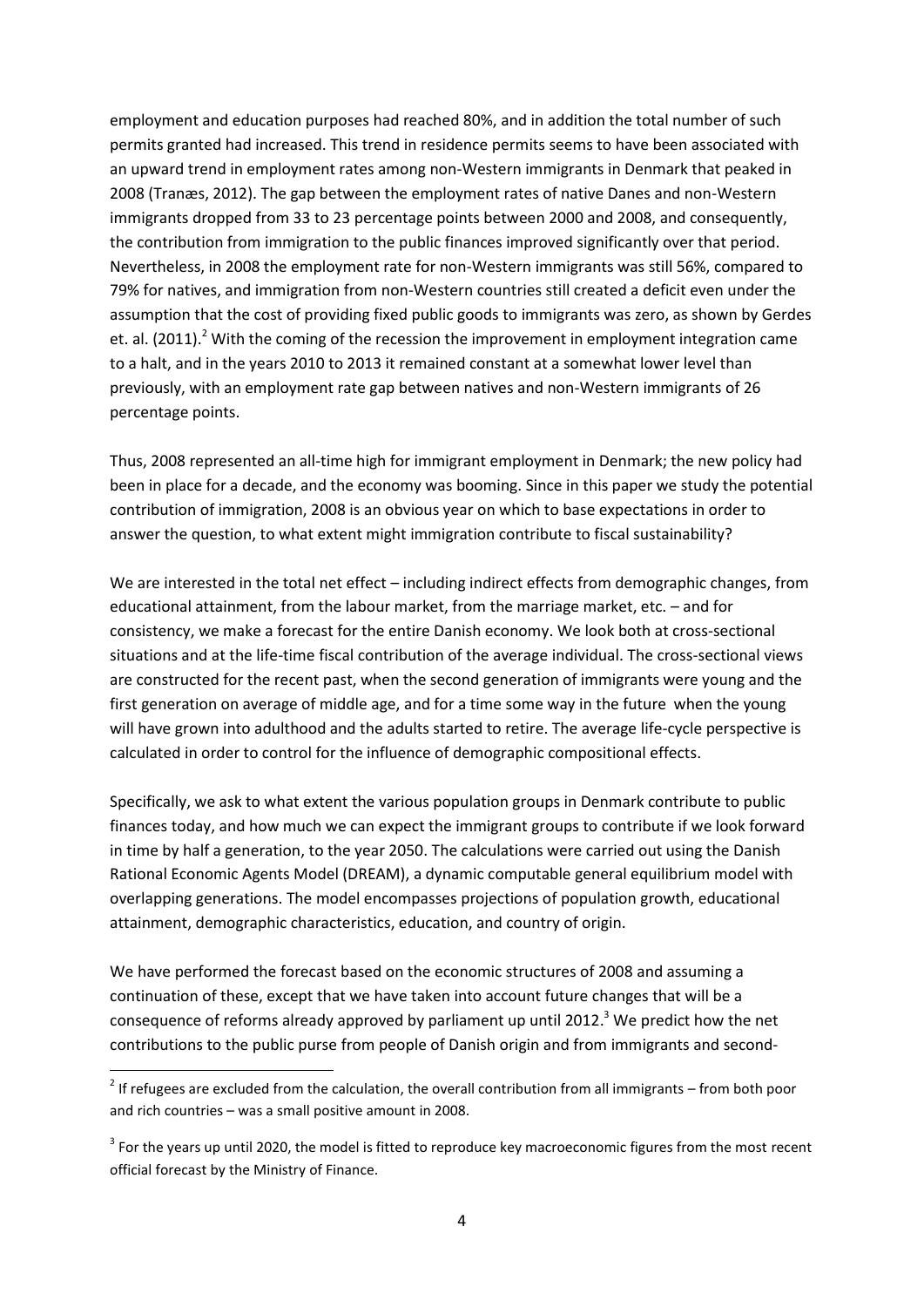generation immigrants of both Western and non-Western origins are expected to change over time. With the type of model used, such a forecast can also predict the total budget for the public sector year by year, which we will summarise and present as sustainability indicators (SI) measured in percentages of GDP or as average annual budget surpluses in Euro.

In all the forecasts, public transfers related to individuals (unemployment benefit, child benefit, taxes, etc.) and all publicly-provided services linked to individuals (education, visits to the doctor, etc.) are assigned to each population group according to actual use. With regard to the remaining public expenditures, i.e. the costs of fixed public goods (armed forces, construction of roads and bridges, central administration, etc.), computations are made both where these are allocated equally across all individuals, implying that immigrants are assigned the average cost of public goods, and where immigrants are assigned the marginal cost of providing fixed public goods to immigrants, which is assumed to be zero.

We focus on the following three computations.

First, we compute the annual net contributions to the public sector from each population group from 2014 to 2050 with the costs of fixed public goods being allocated equally across all individuals.

Second, under the same assumption regarding fixed public goods, we compute the present values of life-time net contributions for the 2013 cohort as a whole and separately for each of the population groups studied. We control for both the number of years of residence in the country and for the particular period of life when individuals resided in Denmark. These computations are also used to study the difference in terms of net contributions between refugees and other non-Western immigrants.

The results up until this point, with the costs of fixed public goods allocated equally to both natives and immigrants, suggest that immigration from poor countries (non-Western countries) represents a net cost to the public purse, while immigration from richer countries (Western countries) generates a net contribution. However, a small change in the population size does not change the cost of providing fixed public goods. Consequently, the marginal net benefit of immigration is obtained by setting the cost of providing fixed public goods to immigrants to zero. For Western immigrants the marginal net benefit to the public purse of immigration is positive, because this was the case even when the immigrants were carrying their full share of the cost of fixed public goods. But what about the marginal benefit to the public purse of immigration from poor countries? We compute this by changing the yearly inflow of immigrants while keeping the total costs of fixed public goods unchanged, and then examine how this would affect public finances, measured in terms of fiscal sustainability. The result found is that the marginal fiscal impact of immigration from poor countries is negative.

This last computation of the marginal benefit of immigration is particularly relevant for policy, because the political question concerning immigration is (always) the question of whether to have more immigration or less immigration, not whether to have immigration or no immigration at all.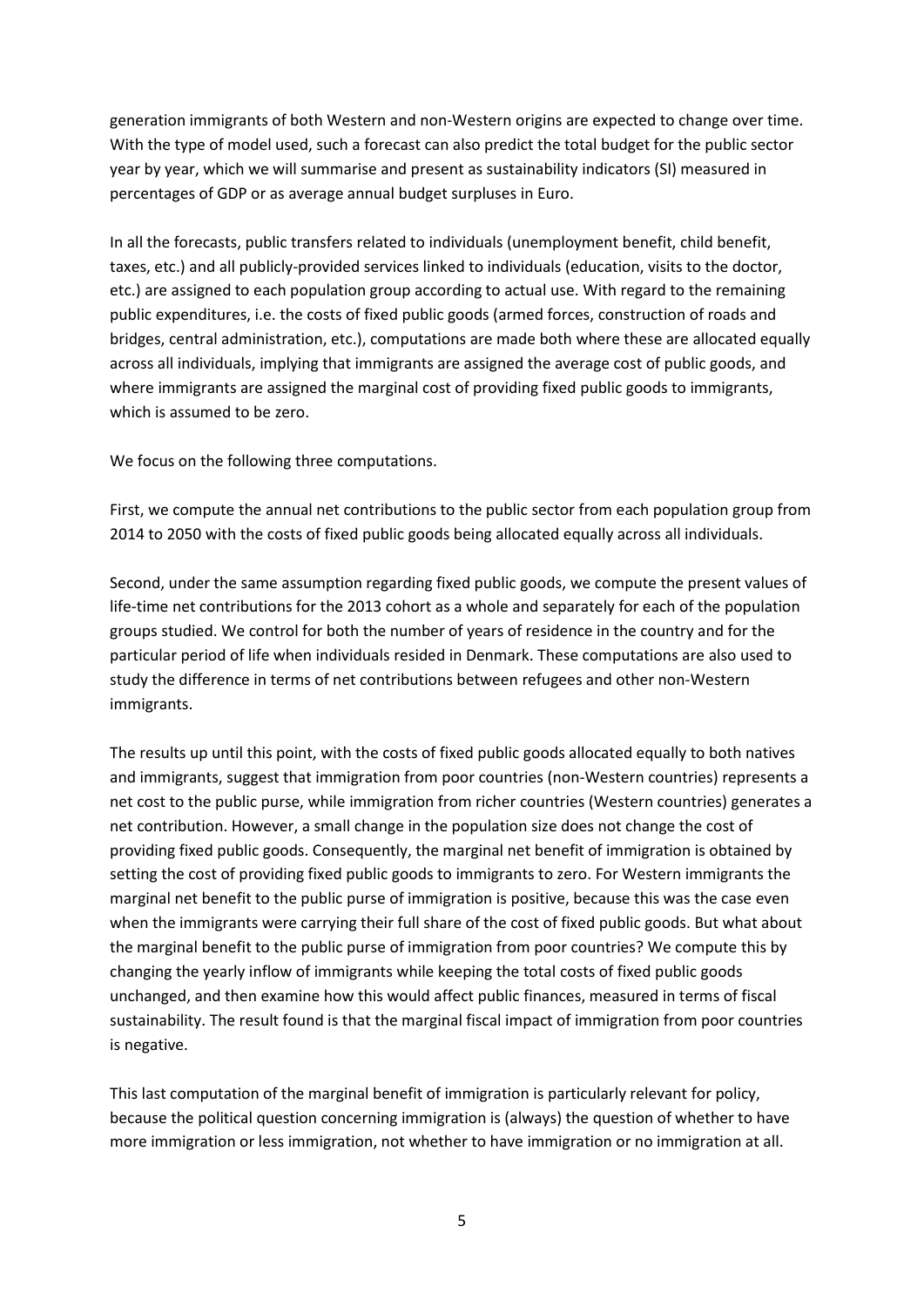By considering both the cases where immigrants are counted as paying the average per capita cost of fixed public goods and only the marginal cost of these goods (i.e. zero), we are following Dustmann and Frattini (2013). Although we arrive at the same overall picture for Denmark as they do for the UK – that immigrants from richer countries reduce the fiscal burden on the natives of the country, while immigrants from poorer countries perform worse in terms of their contribution than those from richer countries – we arrive at a less optimistic picture with regard to immigration from non-Western countries than Dustmann and Frattini do for non-EEA immigrants. They find that at least the recently arrived non-EEA immigrants to the UK make a net contribution to the public purse; we consistently find negative net contributions in the case of non-Western immigrants to Denmark. The employment rates for non-EEA citizens in Denmark and the UK are not that different, and although the employment rate for non-Western immigrants is lower than for the, on average, somewhat betterintegrated non-EEA immigrants, this suggests that the difference in the results is mainly linked to the general differences in the generosity of the two countries' welfare systems. This view is supported by the findings in Ruist (2014). Studying the fiscal implication of immigration from the new EU countries to Sweden, he finds zero or only small positive fiscal effects, suggesting that the effects of non-EU immigration to Sweden are negative, as the employment rate for these immigrants is much lower than that for EU immigrants. Altogether this suggests that the mix of immigrants is important for their fiscal impact, and that for certain immigrant groups, welfare societies like those of Scandinavia face a considerable structural challenge with respect to achieving a net surplus for the public purse as a result of immigration.

The methodical approach applied in this study is related to that used by Schou (2006), who utilises DREAM to assess the consequences of increasing the future inflow of immigration by 5,400 persons yearly. He finds that this increase would worsen the Danish fiscal sustainability problem by 0.14% of GDP annually, or by 0.49% if all the immigrants were from less developed countries and were considered to be paying the average per capita cost of fixed public goods. Schou does not compute the marginal costs of immigration, and immigrant employment was significantly lower in his base year of 2004 than in 2008. Other analyses calculating the net transfers based on cross-sectional data for first- and second-generation immigrants of Western and non-Western origin confirm this picture; see Wadensjö (2000, 2007) and Gerdes et. al. (2011). Wadensjö and Gerdes (2004) also show that the net transfers per person are larger for non-Western immigrants in Denmark than in Germany; as in the similar case of the UK (Dustmann and Frattini, 2013), this may be explained by differences in the mix of immigrant populations and the welfare systems of the countries, as discussed in Hinte and Zimmermann (2014).

The present study goes further than previous studies of the fiscal effects of immigration by considering life-cycle estimates of the impact of immigration, by forecasting from the employment peak year 2008, and by considering the marginal cost of immigration. Finally, the paper also reveals how much of the net cost of non-Western immigration is explained by the fact that many of these immigrants are refugees rather than ordinary immigrants. All this is facilitated by using a computable general equilibrium model built on rich register data which include information about both first- and second-generation immigrants.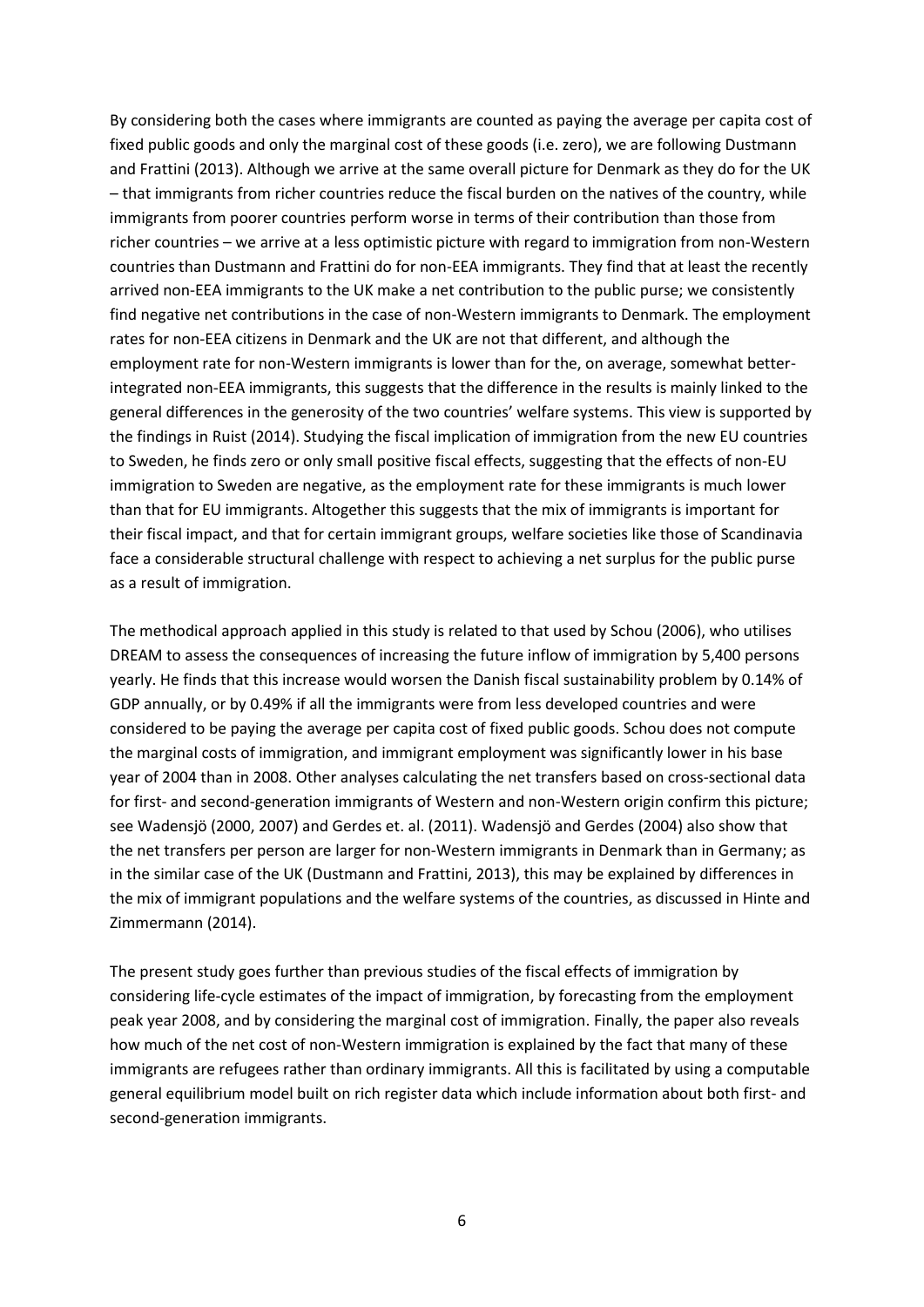Another advantage of working with this model is that it ensures that indirect effects are also included in the calculations. For instance, the tax revenue from income – for instance, profit income – earned by natives because of immigration is included in our computation, thanks to the general equilibrium properties of the model used.

This paper is organised as follows. Section 2 presents the data and the model. In Section 3 we present the baseline total net contributions year by year for the different population groups. Section 4 contains the life-cycle computations, while Section 5 discusses financial sustainability under different possible immigration policies. Finally, Section 6 concludes and addresses the overriding question of the extent to which immigration from various parts of the world can contribute to solving the financing challenges faced by countries such as Denmark as a result of an ageing population.

#### **2. Data and methods**

The following provides a brief introduction to the Danish Rational Economic Agents Model (DREAM) and to the assumptions on which the calculations are based.

#### **2.1 General description of the model**

Our results are based on the DREAM projections of 2013 (DREAM, 2013b). The model estimates longterm economic activities and sustainability of economic policy on the basis of projections of the demographic composition, level of education, and labour market participation of the Danish population. In particular, it is frequently used to address the question of whether the present fiscal policy or specific changes to it are sustainable. The DREAM modelling system consists of a number of nested sub-models which generate input to a Computable General Equilibrium model (CGE model).

The first sub-model consists of a population projection, which is based on assumptions concerning fertility rates, mortality rates, and inward and outward migration (DREAM, 2013a). This projection is made in collaboration with Statistics Denmark, and constitutes the official national population projection for Denmark.

The next sub-model is concerned with determining the future education behaviour of the population. Using gender-, age- and origin-specific probabilities concerning respectively the commencement, continuation, drop-out-rate, and completion of study programmes, the shares of the future population who will have various education levels are calculated. Then, using gender-, age-, originand education-specific participation rates, the third sub-model assigns the future population to numerous socioeconomic categories within and outside the labour force. Hence, the output from the third-sub-model establishes the future proportions of the population within and outside the labour force, and this serves as the primary input in the CGE model.

On the basis of the information from the system of sub-models, the model can be used to forecast several components of the Danish economy. The model consists, first, of households that supply labour, demand goods and services, accumulate wealth (savings and pensions), and pay taxes to the public sector. The production sector demands labour, produces goods, invests in capital, issues stocks, pays taxes and wages, and receives subsidies. Finally, the public sector requires financing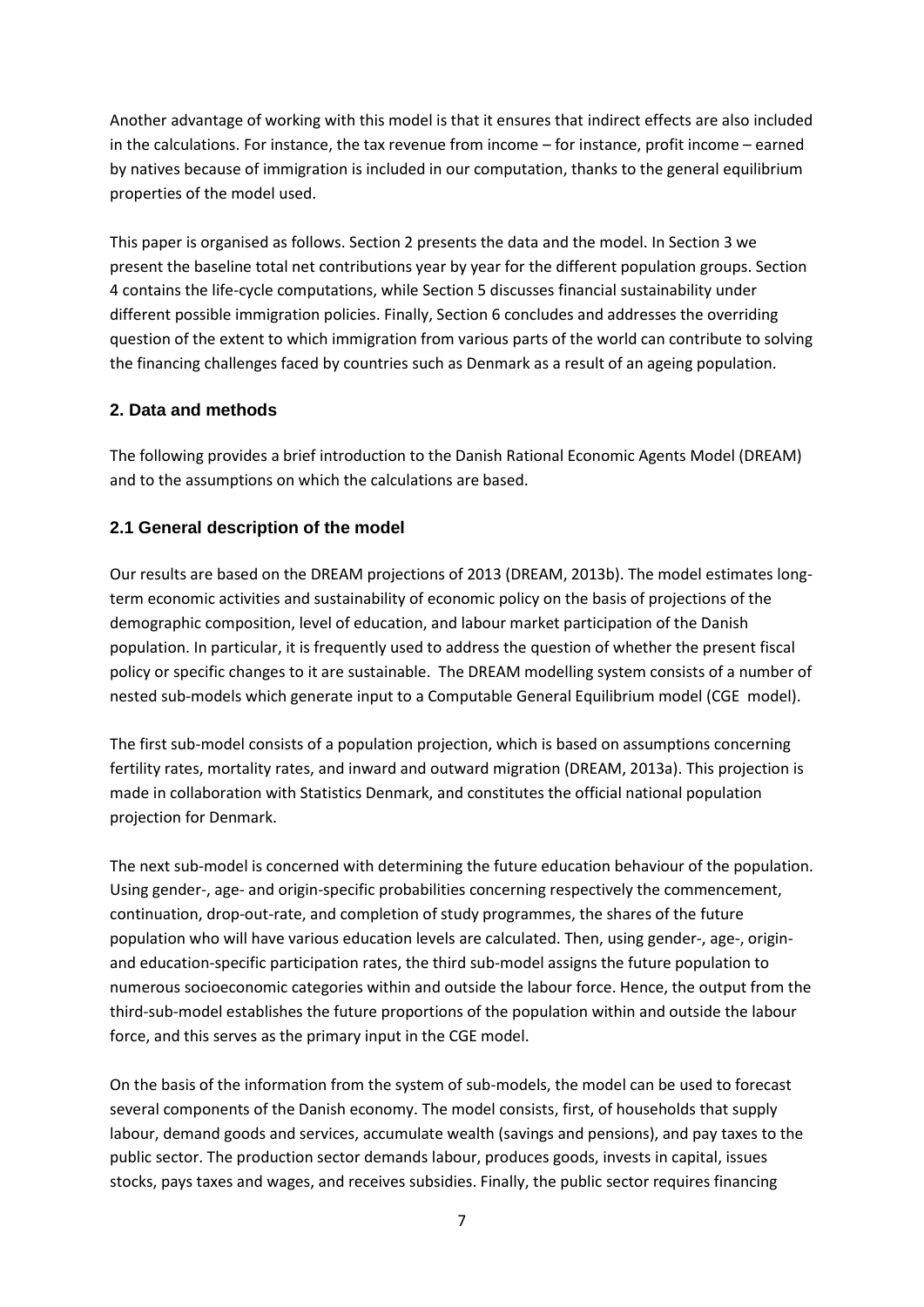from taxation, provides public services, pays transfers to households, and pays interest on public debts. By taking into account expected future public revenues and spending, the model can be used to assess whether or not a given fiscal policy is sustainable.

In the DREAM projections of 2013, the size of the shortfall in the sustainability of fiscal policy is calculated as being 0.04% of GDP, equivalent to EUR -0.09 billion. This means that the public sector will have a (small) financing need of EUR 0.09 billion every year in the future – which in turn means that future revenue will be virtually sufficient to cover future costs. This calculation is based on the assumption that the current economic policy regime is continued and that the economic reforms of recent years are implemented as planned.<sup>4</sup>

Participation rates are exogenous in DREAM, and the model is as noted fitted to reproduce key macroeconomic figures until 2020 from the most recent official forecast by the Ministry of Finance. The projection embodying all of the above is referred to as the baseline scenario.

The exercise we conduct is the following. Supposing that the economy evolves as officially expected, what then will be the net contribution to public finances of the different population groups considered?

#### **3. Distribution of net contributions according to origins of the contributors**

In order to divide up net contributions to public funds according to the origin of the contributors, all income to the Danish public sector should in principle be categorised according to the contributors' gender, age and origin. The definition of *origin* used here is in accordance with that used by Statistics Denmark (Danmarks Statistik, 2013), which in outline is as follows:

*Immigrants* were born outside Denmark. Neither of their parents was a Danish national born in Denmark.

*Second-generation immigrants*<sup>5</sup> were born in Denmark. Neither of their parents was a Danish national born in Denmark.

All individuals, regardless of their place of birth, who have at least one parent who is a Danish national born in Denmark, are defined as *natives*.

In the following, we distinguish between Western and non-Western countries. *Western* countries are the 28 countries of the European Union plus Andorra, Iceland, Lichtenstein, Monaco, Norway, San

<sup>1</sup>  $<sup>4</sup>$  For a more detailed description of this economic forecast, see DREAM (2013b).</sup>

<sup>&</sup>lt;sup>5</sup> In principle, all descendants of immigrants are included in this group if neither of their parents is a Danish national born in Denmark. In practice, this group currently consists almost entirely of second-generation immigrants and includes only a few third-generation immigrants.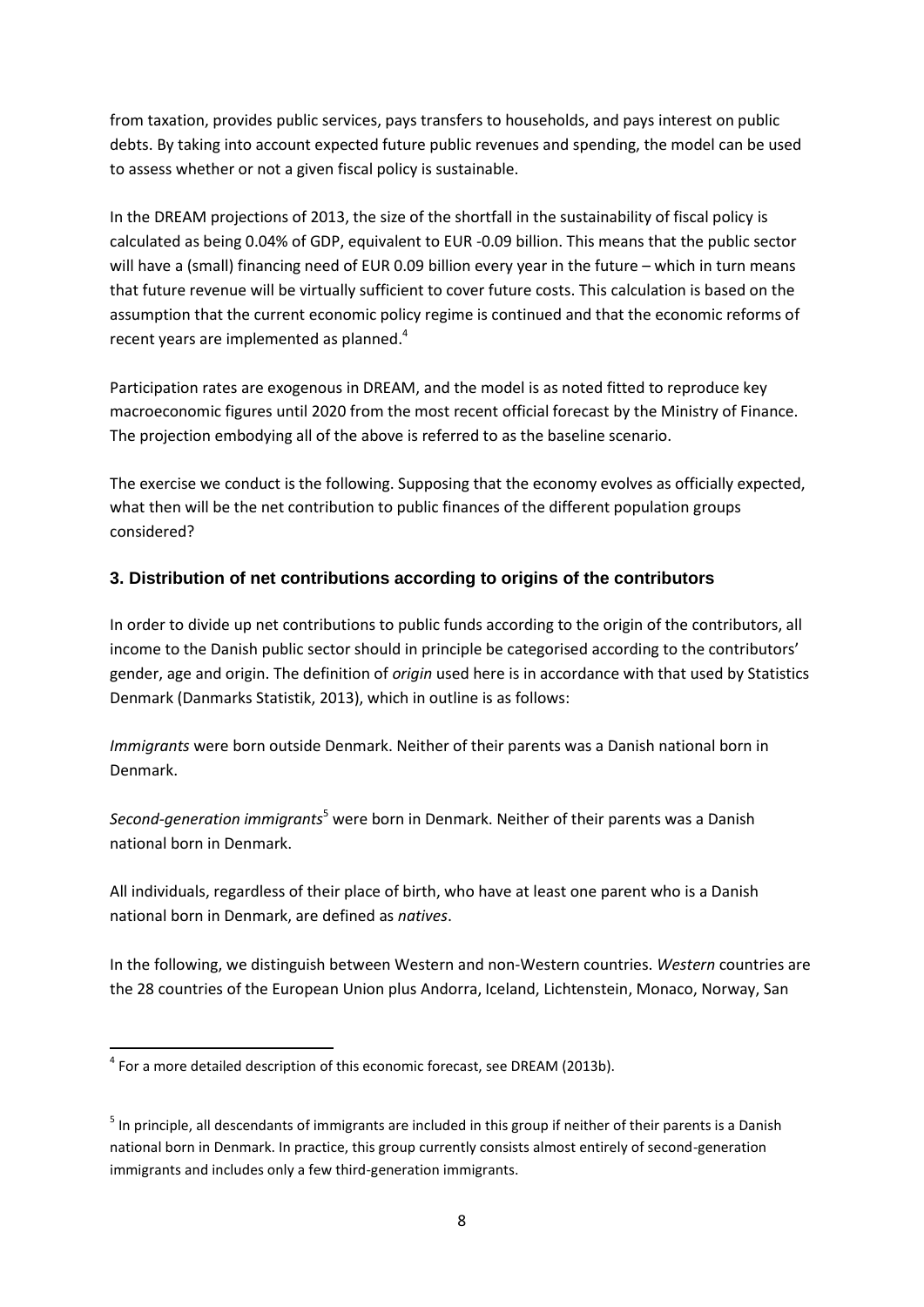Marino, Switzerland, the Vatican State, Canada, the USA, Australia and New Zealand. All other countries are categorised as *non-Western* countries.

Calculations made using DREAM are carried out as follows. First, the calculation of the overall economic projection is performed, and then the public sector budget is broken down according to the gender, age, and origin of individuals. In practice, dividing up public income and expenditure demands the use of a set of *distribution keys*. The key to be used depends on which type of income or expenditure is involved, and on the extent to which the item in the budget can be linked to a specific population group.

Some budget items are distributed directly by definition, while others have to be distributed subsequently. Overall, the following six principles describe the way budget items are distributed by population groups:

Group 1 consists of items which are distributed directly by DREAM according to gender, age and population group. This group is composed of the many items which are linked to individuals by the definitions in microdata, such as wages, labour market contribution tax, student grants, old-age pensions and disability pensions.

Group 2 is made up of items which are attributed only according to gender and age in DREAM. These items are subsequently distributed according to country of origin by relating them to the gender and age distributions of the origin groups. They include, for example, inheritance tax.

Group 3 consists of items which are attributed only according to age in DREAM. In order to divide up these items according to gender and origin, one of the following is used as a distribution key:

- a) Disposable income (excluding interest). Examples of items attributed in this way are VAT and other indirect taxes.
- b) The proportion of the adult population (above the age of 16) made up by the population group. These items include, for example, voluntary contributions to benefit schemes and capital transfers from the public sector.

Group 4 consists of items which are not initially distributed. These are distributed according to gender, age and origin through the use of the following distribution keys:

- a) Share of the adult population (above the age of 16) made up by the population group in question. This distribution key is used for items which are only given to or required from the adult population, such as corporate tax.
- b) Share of the entire population made up by the population group in question. This distribution key is used for items that concern the entire population. In particular, it includes collective public services, such as central administration, defence, and road construction.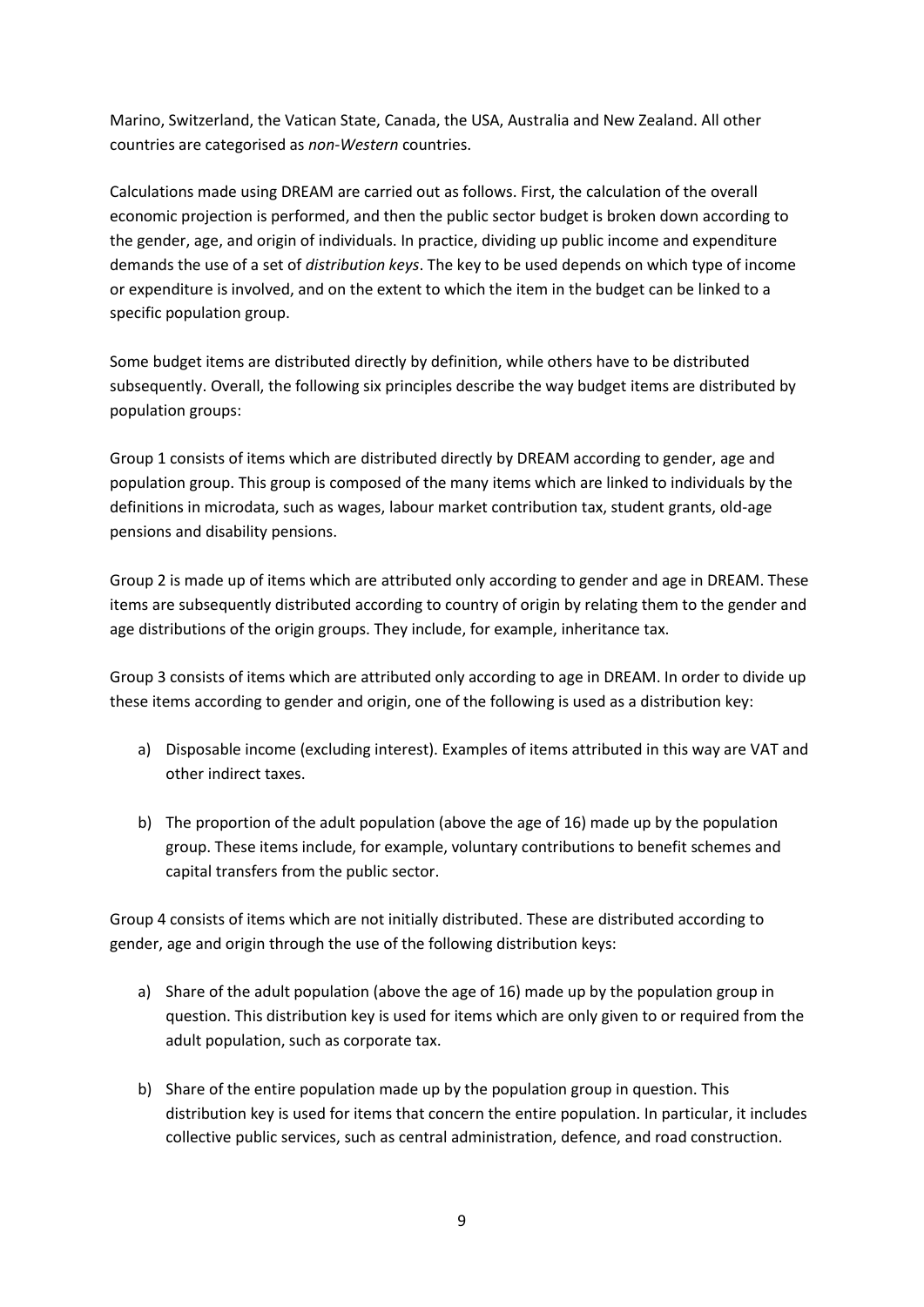Table 1 shows an overview of the distribution principles for all items of income and expenditure. Where the budget item consists of several sub-items that are distributed according to different principles, both principles are indicated.

#### **3.1 The composition of the net contributions by population groups, 2014**

The result of dividing up net contributions according to origin is shown below. The calculations are based on the long-term projections by DREAM of 2013, which tracks the Finance Ministry's projected primary budget balance until the year of 2020. In order to avoid assigning too much weight to major fluctuations in the primary balance in certain years (for example, because of changes in the regulations on lump sum pension payments), it was decided to calculate an average for the years 2013-15, this average being referred to hereafter as 2014. Subsequently, results are shown for 2050. These two points in time were chosen in part to show how income, expenditure and net contributions are distributed across groups, and in part to show changes in net contributions over time.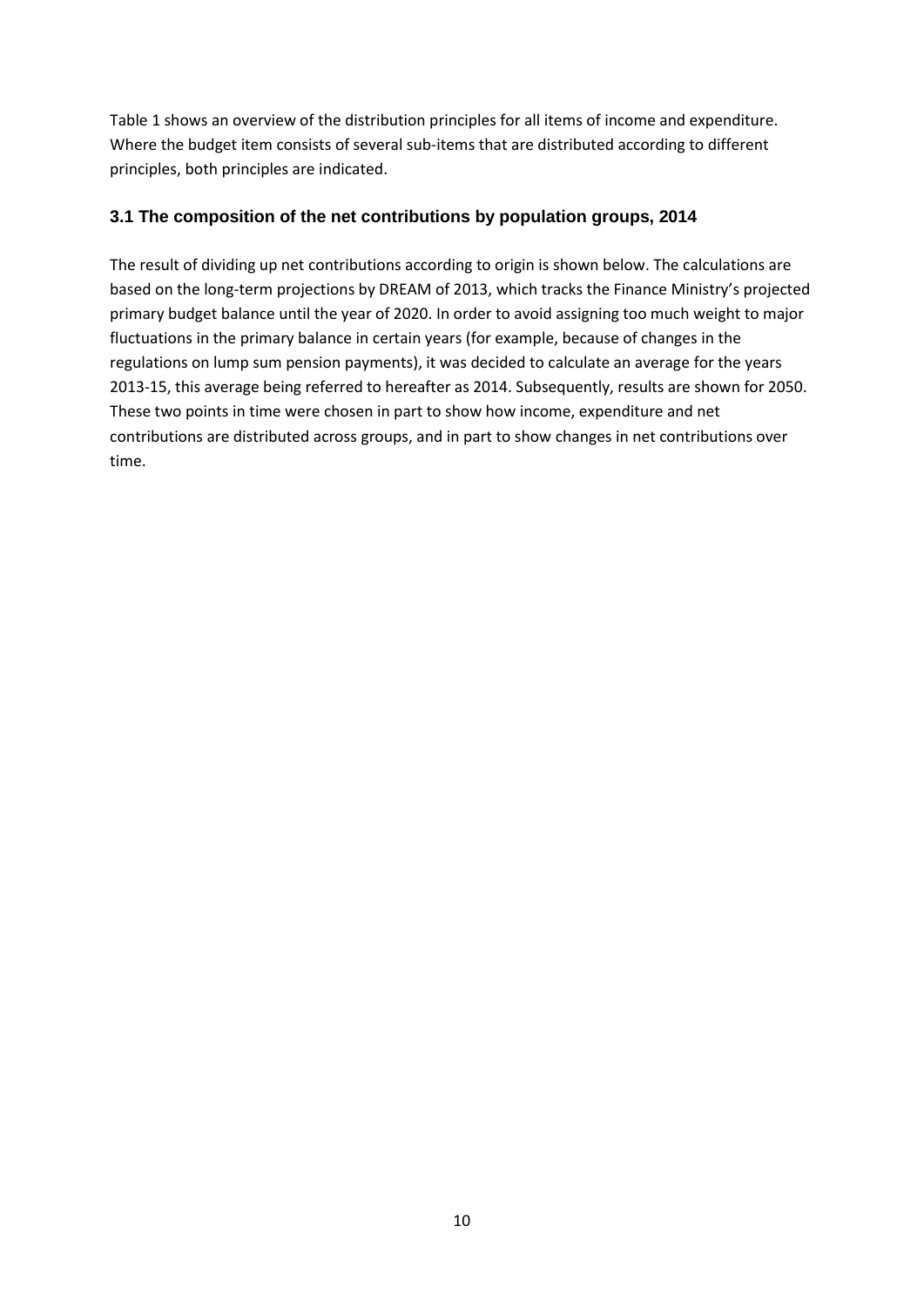Table 1. Distribution principles for items of income and expenditure

|                                                                                                         | <b>Distribution principle</b>                | $\mathbf 1$ | $\overline{2}$     | 3a | 3b | 4a                 | 4b |
|---------------------------------------------------------------------------------------------------------|----------------------------------------------|-------------|--------------------|----|----|--------------------|----|
|                                                                                                         | Income from:                                 |             |                    |    |    |                    |    |
| VAT (from households)                                                                                   |                                              |             |                    | X  |    |                    |    |
|                                                                                                         | Other indirect taxes                         |             |                    | X  |    |                    |    |
|                                                                                                         | Tax deducted at income source                | Χ           |                    | X  |    |                    |    |
|                                                                                                         | Other direct taxes                           |             |                    |    |    |                    |    |
|                                                                                                         | Labour market contribution tax               | X           |                    |    |    |                    |    |
|                                                                                                         | Other personal taxes                         |             | $\mathsf{X}$       |    |    |                    |    |
|                                                                                                         | Motor vehicle tax (from households)          |             |                    | X  |    |                    |    |
|                                                                                                         | Corporation tax, real interest rate tax      |             |                    |    |    | X                  |    |
|                                                                                                         | Other income                                 |             |                    |    |    |                    |    |
|                                                                                                         | Interest, dividends, etc.                    |             |                    |    |    | X                  |    |
|                                                                                                         | Lump sum correction                          |             |                    |    | X  |                    |    |
| Gross remaining income                                                                                  |                                              |             |                    |    |    | X                  |    |
|                                                                                                         | Contributions to social insurance programmes |             |                    |    |    |                    |    |
|                                                                                                         | Obligatory                                   | X           |                    |    | X  | $\pmb{\mathsf{X}}$ |    |
|                                                                                                         | Voluntary                                    |             |                    |    | X  |                    |    |
|                                                                                                         | Imputed                                      |             |                    |    |    | X                  |    |
|                                                                                                         | Other transfers                              |             |                    |    | X  | Χ                  |    |
|                                                                                                         | Capital taxes (inheritance tax)              |             | $\pmb{\mathsf{X}}$ |    |    |                    |    |
|                                                                                                         | Capital transfers                            |             |                    |    |    |                    |    |
|                                                                                                         | from abroad                                  |             |                    |    |    | $\pmb{\mathsf{X}}$ |    |
|                                                                                                         | from the private sector                      |             |                    |    | X  |                    |    |
|                                                                                                         | <b>Expenditure on:</b>                       |             |                    |    |    |                    |    |
| Income replacement payments (pension, early<br>retirement benefit, student maintenance<br>grants, etc.) |                                              | X           |                    |    |    |                    |    |
| Payments not related to income replacement                                                              |                                              | X           | $\pmb{\mathsf{X}}$ |    |    |                    |    |
| Public expenditure on individuals (education,<br>health, social security)                               |                                              | X           |                    |    |    |                    |    |
|                                                                                                         | Public expenditure on collective services    |             |                    |    |    |                    | X  |
|                                                                                                         | Other expenditure                            |             |                    |    | X  | Χ                  | X  |
|                                                                                                         | Source: DREAM                                |             |                    |    |    |                    |    |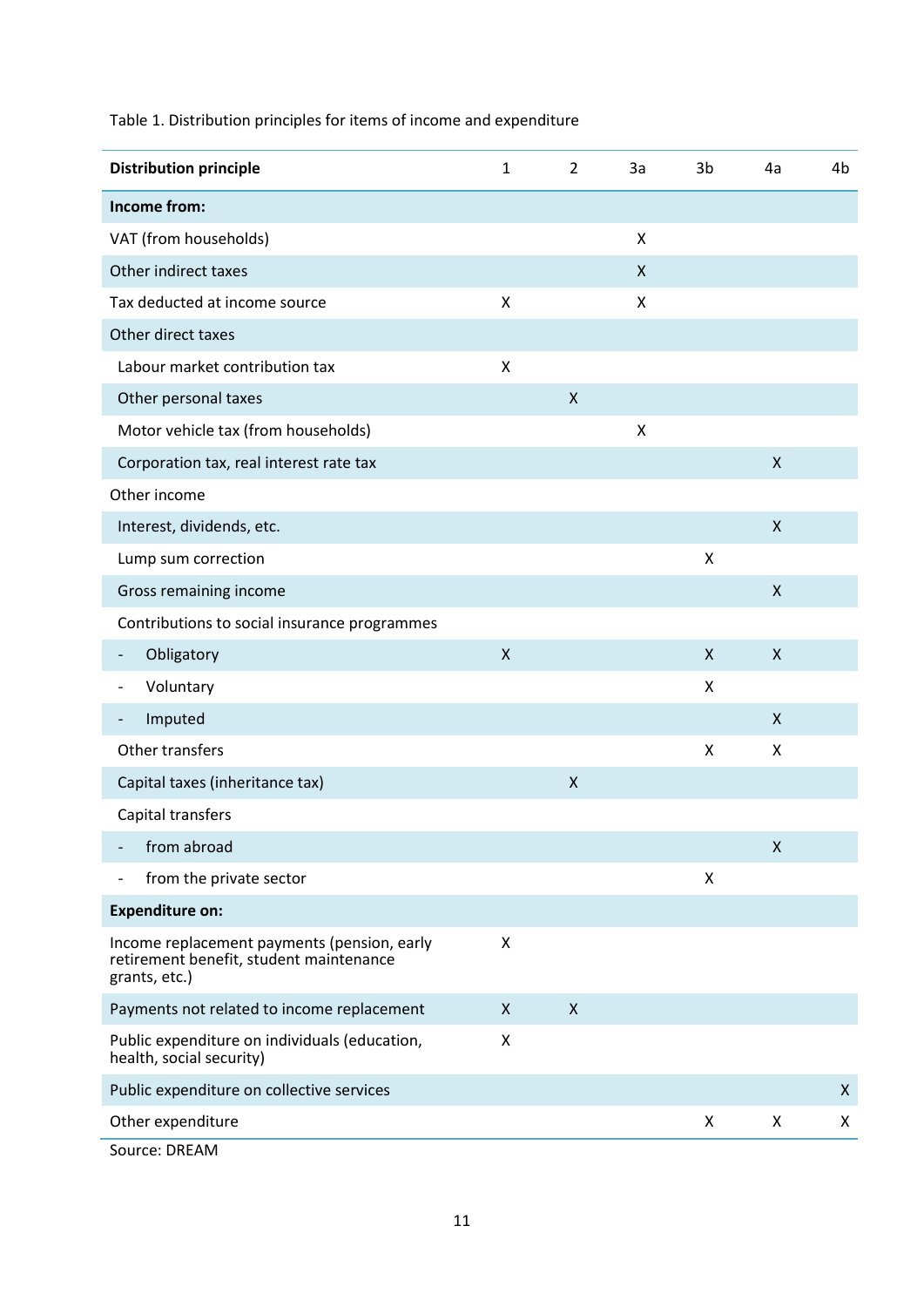Table 2 shows how the expected annual public revenues and expenditures for 2014 are distributed in DREAM by country of origin when the principles described above are applied. The calculations are shown in 2013 values, where 100.00 Euro is equal to 746.80 Danish kroner.

Natives Western immigrants **Western** secondgeneration immigrants Non-Western immigrants Non-Western secondgeneration immigrants **Total** Income from: Taxes deducted at source 40.40 1.29 0.07 1.43 0.12 43.30 Other direct taxes 21.60 0.93 0.04 1.09 0.20 23.89 Other indirect taxes 25.26 1.17 0.05 1.54 0.32 28.36 Other types of income 11.77 0.56 0.03 0.80 0.13 13.30 VAT from households 11.52 0.50 0.03 0.60 0.16 12.82 Expenditure on: 0.00 0.00 0.00 0.00 0.00 0.00 0.00 Labour market activation programmes -0.86 -0.04 0.00 -0.19 -0.03 -1.13 Unemployment benefit  $-1.66$   $-0.09$  0.00  $-0.20$   $-0.01$   $-1.97$ Early retirement benefit  $-2.12$   $-0.04$  0.00  $-0.03$  0.00  $-2.21$ Old age pension -13.33 -0.34 -0.01 -0.24 0.00 -13.93 Parental leave **1.02** -1.02 -0.05 0.00 -0.07 -0.01 -1.18 Disability benefit -3.71 -0.09 -0.01 -0.60 -0.01 -4.42 Payments not related to income replacement -8.80 -0.21 -0.04 -0.36 -0.28 -9.71 Public services for individuals - care -12.79 -0.36 -0.09 -0.51 -0.44 -14.20 - health -17.85 -0.51 -0.05 -0.72 -0.20 -19.35 - education and training  $-11.12$   $-0.28$   $-0.07$   $-0.46$   $-0.74$   $-12.66$ - other -1.45 -1.45 -0.05 0.00 -0.07 -0.04 -1.62 Social assistance benefit  $-0.70$   $-0.03$  0.00  $-0.25$   $-0.01$   $-1.01$ Student maintenance grants  $-1.62$   $-0.07$   $-0.01$   $-0.11$   $-0.07$   $-1.88$ Sickness benefit  $-1.74$   $-0.05$  0.00  $-0.17$   $-0.01$   $-1.98$ Collective public expenditures -16.87 -0.68 -0.07 -0.93 -0.44 -18.99 Other expenditures -17.59 -0.79 -0.05 -1.10 -0.27 -19.82 Total net contributions -2.65 0.70 -0.19 -0.55 -1.68 -4.40 Proportion of the population 89.0% 3.5% 0.4% 4.9% 2.3% 100%

Table 2. Predicted annual public revenue and expenditure, distributed according to origin, 2014. EUR billions (2013 values)

Source: DREAM projection of 2013 and own calculations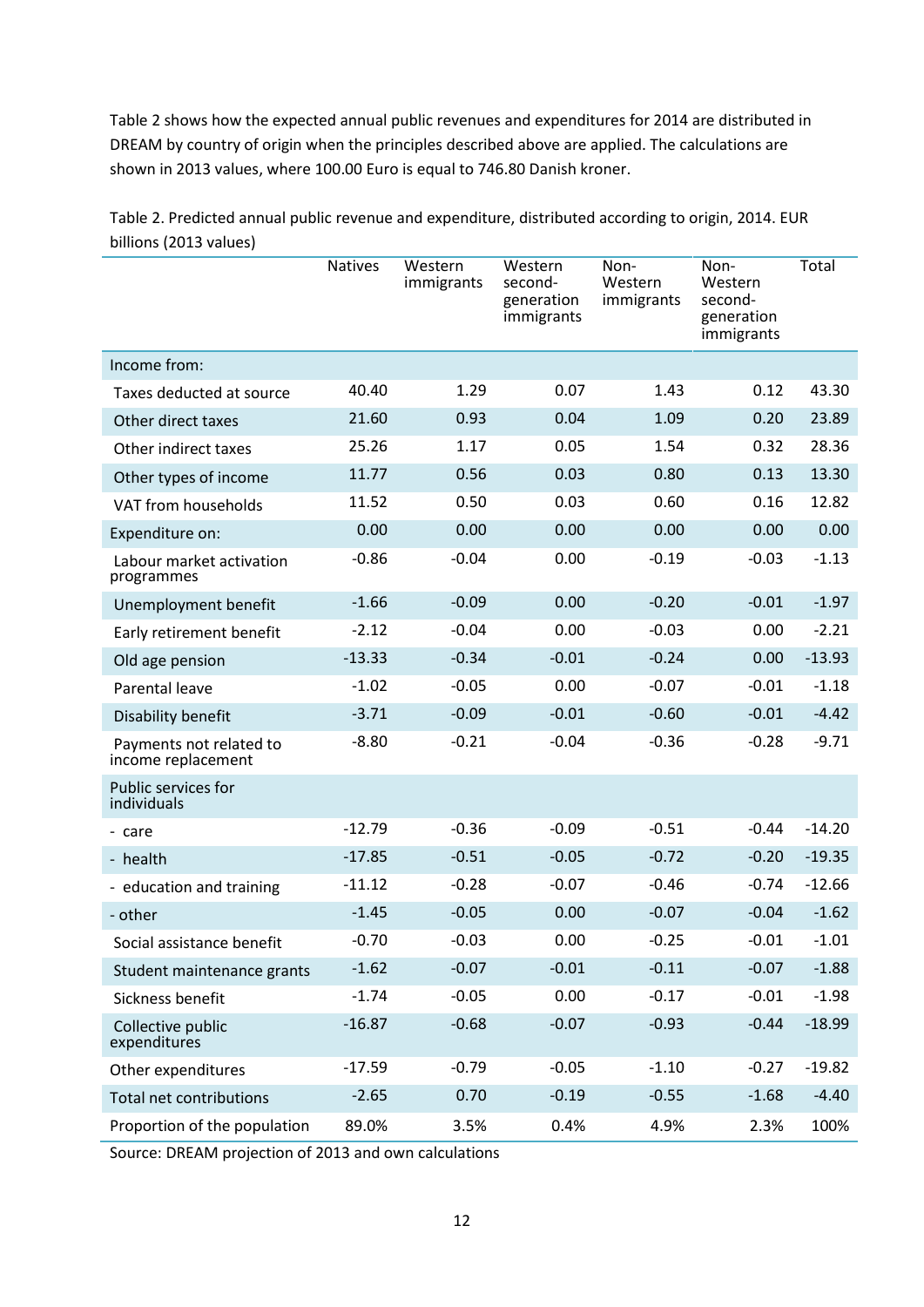As the table shows, taxes deducted at income source (EUR 43 billion) are the single largest item of income for the public purse, and they derive mostly from the taxation of wages, income transfers and pension payments. However, other direct taxes (EUR 24 billion) and other indirect taxes (EUR 28 billion) are also very significant. Other types of income contribute EUR 13 billion, while VAT from households makes up EUR 13 billion. On the outgoing side of the balance sheet, individual services in the areas of health, welfare and education weigh heavily, with sums of EUR 19 billion, EUR 14 billion and EUR 13 billion respectively in 2014. Expenditures on old-age pensions (EUR 14 billion) and collective public spending (EUR 19 billion) are also large items.

Since the natives make up 89% of the population of Denmark, by far the greatest proportion of state income and expenditure is linked to this group. However, the contributions made by natives in the form of taxes and duties are a little smaller than the public expenditures targeted at this specific group. Hence, in 2014, the total net contribution from all natives will be negative, EUR -2.7 billion. First-generation Western immigrants, in contrast, will make a positive net contribution of EUR 0.7 billion, while second-generation Western immigrants will make a negative net contribution of EUR -0.2 billion. In total, non-natives of Western origin living in Denmark will make a positive net contribution to public funds of EUR 0.5 billion.

The fact that the net contribution is greater for first-generation immigrants than for the second generation is due in particular to the second generation being young, and therefore not yet contributing significantly via tax payments. Two out of three second-generation Western immigrants are under 20 years of age (Danmarks Statistik, 2013), whereas this is only the case for one in three first-generation Western immigrants and natives.

The net contribution is negative for people of non-Western origin as a whole, totalling EUR -2.2 billion. For the first generation the net contribution in 2014 will be EUR -0.55 billion, while for second-generation immigrants it will be EUR -1.7 billion. Here again, the second-generation immigrants are much younger than the first generation, with nine out of ten second-generation non-Western immigrants being under the age of 30. Consequently, revenue from taxes is low for this group, while expenditures related to education and care in particular are high.

On the other hand, the fact that net contributions from non-Western immigrants are lower than those from Western immigrants is due to a lower rate of employment among non-Westerners, rather than any difference in age structure between the two immigrant groups. This leads to lower revenue from taxes and higher expenditure on social income transfers.

#### **3.2 The expected net contribution by 2050**

According to the DREAM projection, what can we expect regarding the distribution of public expenditures and incomes among population groups in the year 2050? The answer can be found in Table 3, where the population is distributed by origin in accordance with the population projection by DREAM and Statistics Denmark.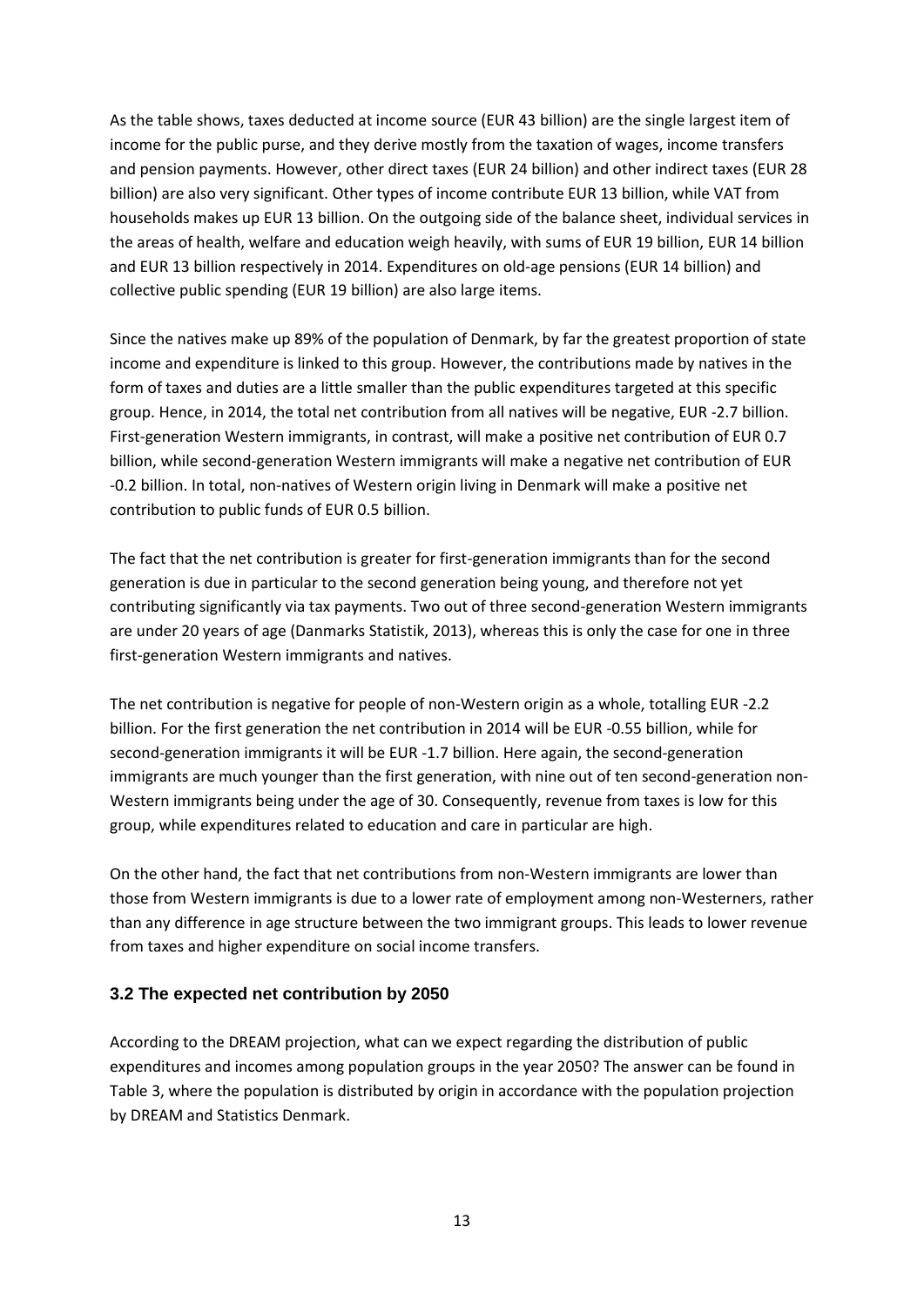Before looking at the forecast for 2050, we describe the assumptions made regarding immigration over the period up until then. Figure 1 shows the expected ethnic composition of the population in Denmark for the period 2013 to 2050.



Figure 1. Population in Denmark distributed according to origin, 2013-2050.

Source: DREAM projection of 2013

It is forecasted that natives will make up 84% of the total population in 2050, while Western immigrants and second-generation immigrants will comprise 4.5% and 1.6% of the population respectively. Non-Western immigrants and second-generation immigrants will make up 6.1% and 4.3% of the population respectively.

As in Table 2, incomes and expenditures are presented in 2013 values in Table 3. The total net contribution to public finances by natives in 2050 is predicted to be EUR -1.8 billion. For firstgeneration Western immigrants it is estimated to be EUR 1.5 billion, with the contribution from second-generation non-Western immigrants being EUR -0.24 billion – overall, an expected surplus of EUR 1.2 billion from immigrants of Western origin.

The net contribution in 2050 is expected to be negative for people of non-Western origin, totalling EUR -0.8 billion. In contrast to the situation in 2014, the first generation of immigrants will make a large negative net contribution (EUR -1.6 billion), while the second generation contribute a positive sum (EUR 0.8 billion). This development will be largely attributable to changes in the age compositions of the groups. Simplifying a little, we can say that the second-generation non-Western immigrants who were children in 2014 will have grown up by 2050 and be part of the workforce,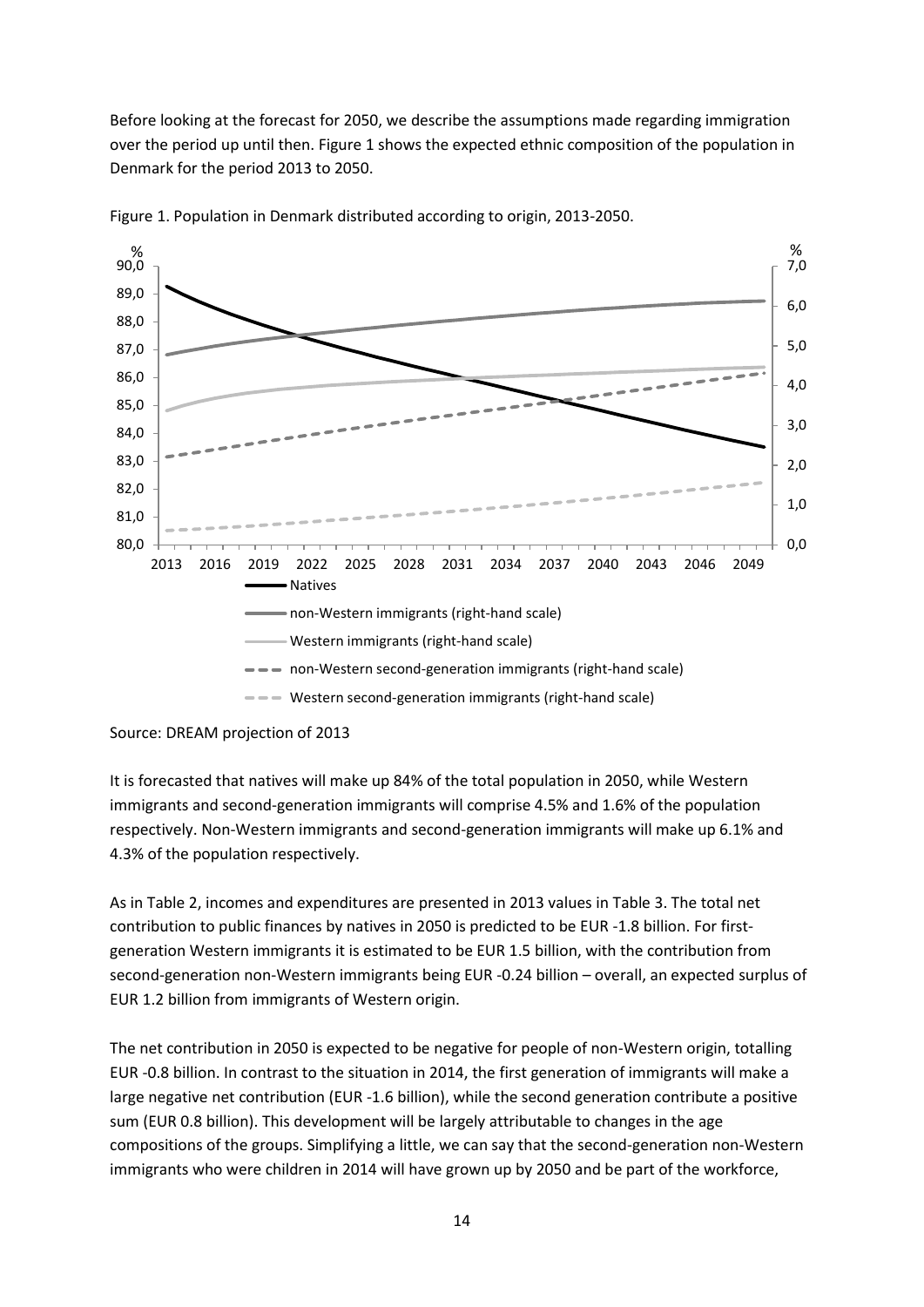|                                               | <b>Natives</b> | Western<br>immigrants | Western<br>second-<br>generation<br>immigrants | Non-<br>Western<br>immigrants | Non-<br>Western<br>second-<br>generation<br>immigrants | Total    |
|-----------------------------------------------|----------------|-----------------------|------------------------------------------------|-------------------------------|--------------------------------------------------------|----------|
| Income from:                                  |                |                       |                                                |                               |                                                        |          |
| Taxes deducted at source                      | 41.98          | 2.16                  | 0.42                                           | 2.52                          | 1.96                                                   | 49.05    |
| Other direct taxes                            | 18.85          | 1.18                  | 0.29                                           | 1.19                          | 1.05                                                   | 22.57    |
| Other indirect taxes                          | 26.70          | 1.68                  | 0.43                                           | 2.20                          | 1.33                                                   | 32.33    |
| Other types of income                         | 10.87          | 0.75                  | 0.17                                           | 1.01                          | 0.60                                                   | 13.40    |
| VAT from households                           | 12.23          | 0.71                  | 0.20                                           | 0.76                          | 0.63                                                   | 14.56    |
| Expenditure on:                               |                |                       |                                                |                               |                                                        |          |
| Labour market activation<br>programmes        | $-0.75$        | $-0.05$               | $-0.01$                                        | $-0.17$                       | $-0.07$                                                | $-1.09$  |
| Unemployment benefit                          | $-1.22$        | $-0.11$               | $-0.01$                                        | $-0.17$                       | $-0.07$                                                | $-1.60$  |
| Early retirement benefit                      | $-0.35$        | $-0.01$               | 0.00                                           | $-0.01$                       | 0.00                                                   | $-0.40$  |
| Old age pension                               | $-12.27$       | $-0.39$               | $-0.03$                                        | $-0.88$                       | $-0.04$                                                | $-13.61$ |
| Parental leave                                | $-1.01$        | $-0.07$               | $-0.03$                                        | $-0.05$                       | $-0.05$                                                | $-1.22$  |
| Incapacity benefit                            | $-3.59$        | $-0.16$               | $-0.04$                                        | $-1.06$                       | $-0.15$                                                | $-5.00$  |
| Payments not related to<br>income replacement | $-5.78$        | $-0.21$               | $-0.12$                                        | $-0.48$                       | $-0.29$                                                | $-6.89$  |
| Public services for<br>individuals            |                |                       |                                                |                               |                                                        |          |
| - care                                        | $-14.36$       | $-0.54$               | $-0.28$                                        | $-0.87$                       | $-0.63$                                                | $-16.68$ |
| - health                                      | $-23.38$       | $-0.94$               | $-0.24$                                        | $-1.77$                       | $-0.66$                                                | $-26.99$ |
| - education and training                      | $-10.61$       | $-0.28$               | $-0.31$                                        | $-0.40$                       | $-0.66$                                                | $-12.24$ |
| - other                                       | $-1.42$        | $-0.07$               | $-0.03$                                        | $-0.11$                       | $-0.07$                                                | $-1.69$  |
| Social assistance benefit                     | $-0.66$        | $-0.04$               | $-0.01$                                        | $-0.34$                       | $-0.07$                                                | $-1.14$  |
| Student maintenance grants                    | $-1.54$        | $-0.07$               | $-0.05$                                        | $-0.07$                       | $-0.11$                                                | $-1.88$  |
| Sickness benefit                              | $-1.80$        | $-0.11$               | $-0.03$                                        | $-0.25$                       | $-0.13$                                                | $-2.31$  |
| Collective public<br>expenditures             | $-16.87$       | $-0.90$               | $-0.32$                                        | $-1.23$                       | $-0.88$                                                | $-20.22$ |
| Other expenditures                            | $-16.77$       | $-1.03$               | $-0.28$                                        | $-1.42$                       | $-0.84$                                                | $-20.33$ |
| Total net contributions                       | $-1.78$        | 1.46                  | $-0.24$                                        | $-1.64$                       | 0.83                                                   | $-1.37$  |
| Proportion of the population                  | 83.5%          | 4.5%                  | 1.6%                                           | 6.1%                          | 4.3%                                                   | 100 %    |

Table 3. Projected public revenues and expenditures, distributed by origin of individuals, 2050. EUR billions (2013 values)

Source: Special run of DREAM and own calculations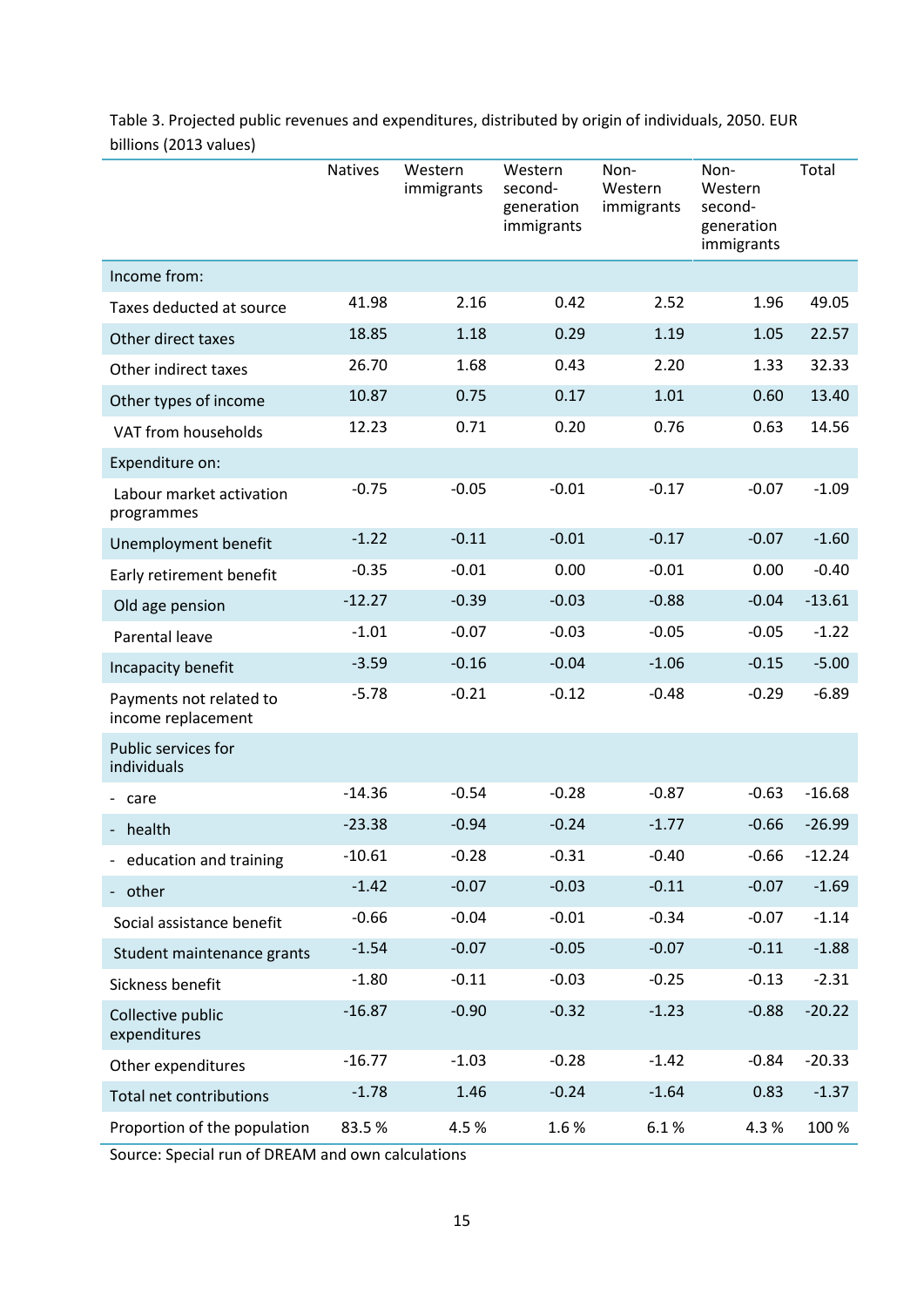while their parents will have aged and retired from work. At the same time, however, it is assumed that new non-Western immigrants will have settled in Denmark, and new second-generation immigrants will have been born – factors which will obviously affect the situation. Overall, however, it is expected that only four out of ten second-generation non-Western immigrants will be aged under 30 in 2050, and that, of course, makes a very substantial difference – compared to 2014 – when calculating the net contribution from this group.

As the discussion above shows, the calculation of the annual net contribution from each population group defined by origin is heavily dependent on the size of the group in question and on its age composition, as well as on the employment rates. The age composition plays a crucial role because of the Danish universal old-age pension system. In fact, changes in the rate of employment and in the age composition are the main reasons that the net contributions to the public purse from the non-Western group become smaller over the period, while nevertheless remaining substantial in 2050. Table 4 show that the employment rate for the non-Western group of working age is calculated to increase from 50.3% in 2014 to 60.1% in 2050, while the employment rate for the entire group over 16 years of age only will increase from 47.6% in 2014 to 50.4% in 2050. So the large increase in employment among working-age non-Western immigrant is almost completely offset by more retired people - and both unemployed and retired people receive social benefits. This shows how important the age composition of the population is for net public contributions.

|             | <b>Natives</b> | Western<br>immigrants | Western<br>second-<br>generation<br>immigrants | All<br>Western | Non-<br>Western<br>immigrants | Non-<br>Western<br>second-<br>generation<br>immigrants | All non-<br>Western |
|-------------|----------------|-----------------------|------------------------------------------------|----------------|-------------------------------|--------------------------------------------------------|---------------------|
| Age 17+:    |                |                       |                                                |                |                               |                                                        |                     |
| 2014        | 58.4           | 53.5                  | 60.4                                           | 53.9           | 45.6                          | 58.2                                                   | 47.6                |
| 2050        | 60.5           | 57.7                  | 67.6                                           | 59.6           | 38.2                          | 72.5                                                   | 50.4                |
| Aged 17-64: |                |                       |                                                |                |                               |                                                        |                     |
| 2014        | 74.1           | 60.6                  | 66.7                                           | 61.0           | 48.7                          | 58.3                                                   | 50.3                |
| 2050        | 78.3           | 65.7                  | 69.5                                           | 66.6           | 50.0                          | 73.3                                                   | 60.1                |

Table 4. Employment rates by origin in basic scenario, 2014 and 2050

Source: DREAM projection of 2013

In order to see whether the negative net contributions are due purely to inauspicious demographic developments or whether weak labour market performance is also a major contributing factor we consider the financial sustainability of the average member of the population in the next section.

#### **4. Present value of the net life-time contributions of the 2013 cohort**

This section calculates the net contributions to public finances made over the course of a lifetime. In other words, we calculate what a single person from a specific population group can be expected to contribute to public funds on average in each year of the part of that person's life which was spent in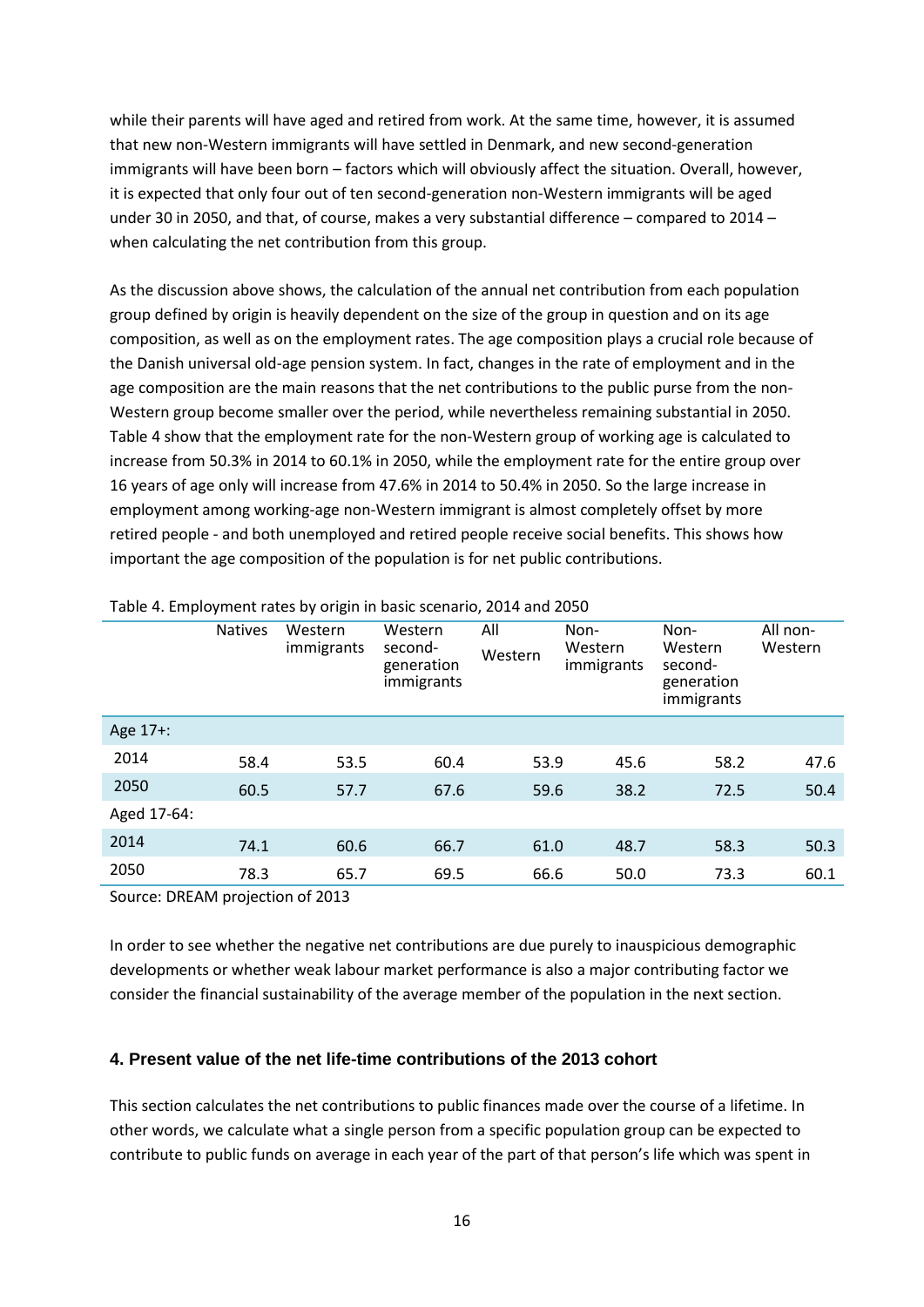Denmark. By studying the fiscal impact in this way we control for the different sizes of the population groups, and for the fact that the net annual contribution varies over the course of a lifetime.

The calculation is based on people born in 2013, henceforth referred to as 'the 2013 cohort'. Tracking a cohort and calculating its average net contributions over the course of a lifetime has the advantage that the calculation does not depend on the age composition and size of the population at a given point in time. This facilitates comparison across population groups.

Below we first construct the 2013 cohort. Then we assign age-dependent public revenues and expenditures to each population group, and finally, by taking into account the number of years of residence in Denmark, the average present-value net contribution can be computed for each population group. The contribution is measured in Euro per person-year; one person living in Denmark for ten years thus counts as ten person-years.

#### **4.1 The 2013 cohort**

Figure 2 depicts a projection of the population belonging to the 2013 cohort. The bold line shows the total number of people in the cohort. The black line indicates the number of natives, while the grey and dotted lines show the numbers of immigrants and second-generation immigrants from non-Western countries. Western immigrants and second-generation immigrants are included in the total number, but are not shown separately in the figure.



Figure 2. Numbers of people in the 2013 cohort

Source: DREAM projection of 2013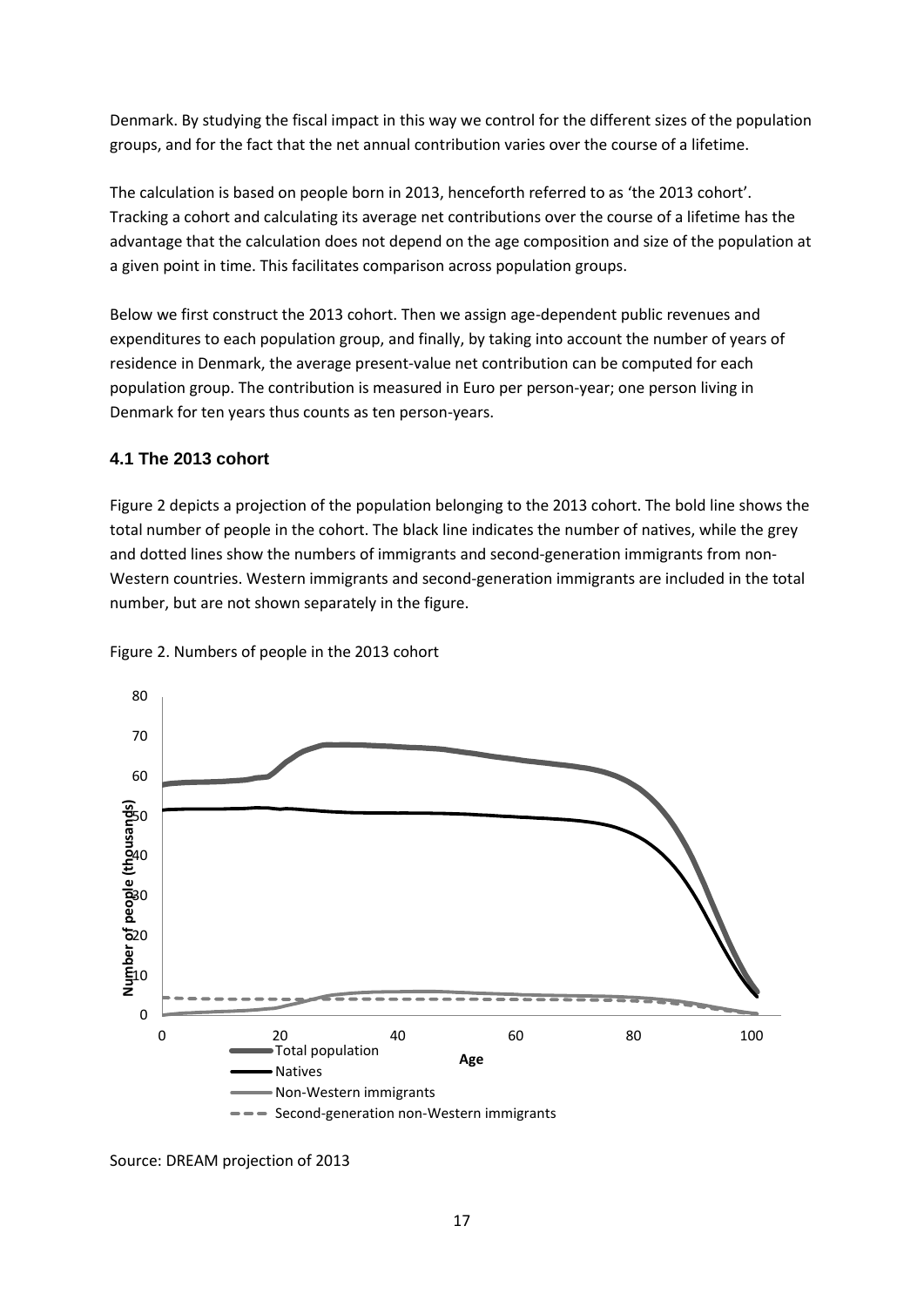At age zero, the cohort consists of approximately 60,000 people, of whom the majority (53,000) are natives. The cohort includes nearly 6,000 second-generation immigrants, primarily of non-Western origin. The total number in the cohort will rise between the ages of 20 and 30, reaching a high point of almost 70,000. This is due to net immigration of those who were born abroad in the year of 2013. Of the 10,000 immigrants, around half will come from non-Western countries; however, the proportion of non-Western immigrants will increase to around 65% as the cohort ages, because it is expected that a large proportion of the Western immigrants will leave the country again.

#### **4.2 Total contributions to public finances by population groups**

In order to calculate the net contribution of a specific population group, public sector revenues and expenditures are distributed between the various population groups. For a detailed description of the principles applied, see Section 3 above. In general terms, the income from taxable individuals comes from the adult population, while expenditures are spread across all age groups.

Figure 3 provides a more detailed picture of how the expenditures are distributed. Total projected expenditures over a lifetime for the 2013 cohort are broken down into expenditure types. As discussed in Section 3, there are some expenses which are fairly evenly spread across the course of a lifetime, since they are for the benefit of all individuals irrespective of gender, age or population group. This applies in particular to expenditure on public goods. Other expenses can be calculated at the individual level, and can therefore be distributed across categories of gender, age and country of origin. These include public services provided to individuals such as education, health and care.



Figure 3. Distribution of public expenditures over the course of a lifetime for the 2013 cohort

Source: DREAM projection of 2013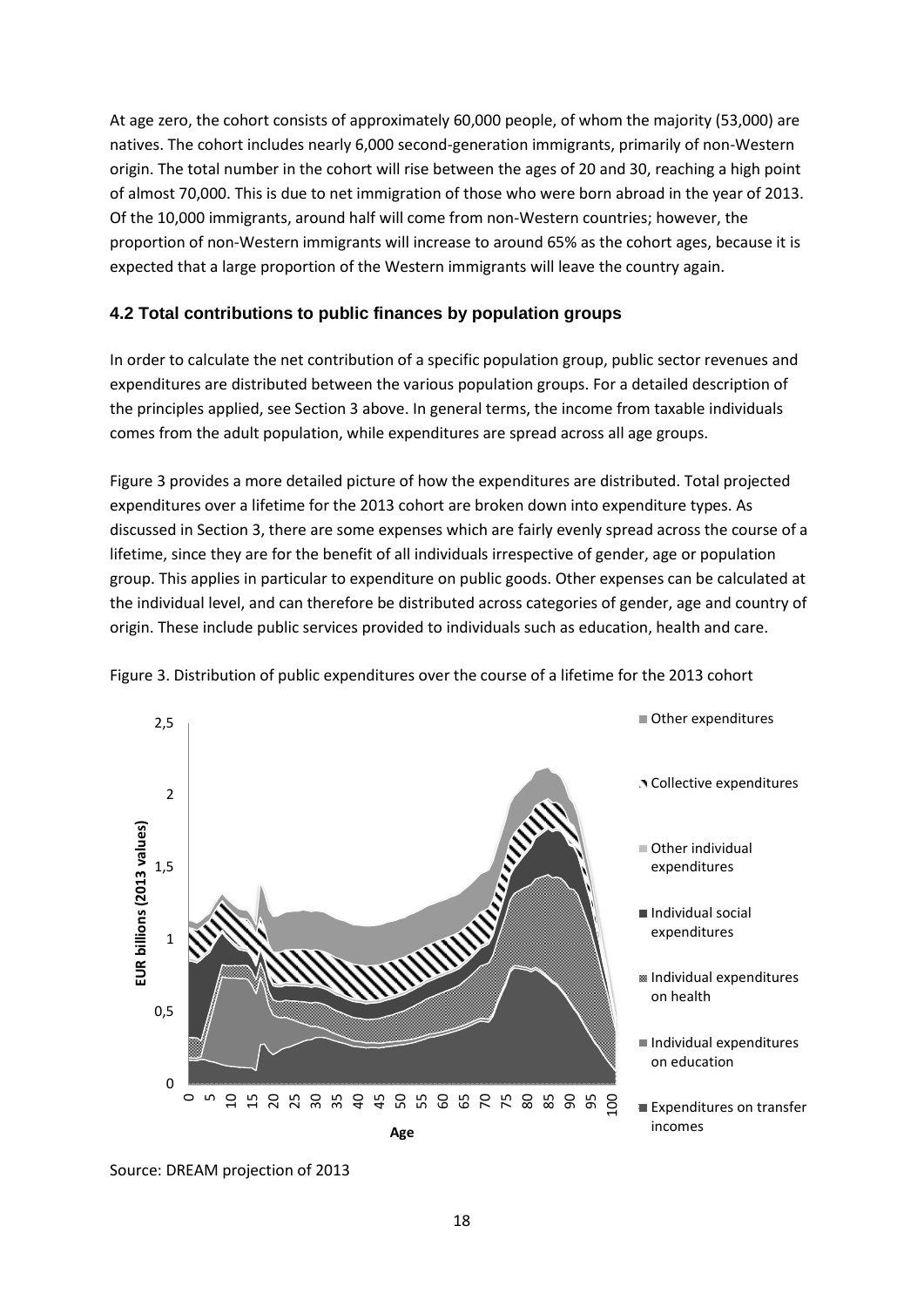The figure shows that for preschool-age children, expenditures related to individual care make up the largest proportion of spending by the public sector. These expenditures primarily concern day care. From school age onward – not surprisingly – costs regarding education dominate, right through until the age of 20, after which educational costs gradually decline. After this, the cost of transfer incomes gradually becomes more significant, and at the same time individual health expenses begin to rise, though from a fairly low level. The cost of transfer incomes becomes the dominant expenditure item right through until the age of around 80, after which health expenditure gradually takes over as the major cost as the cohort becomes older and more in need of care. Total costs will peak around the age of 85, after which they decrease as the cohort dies out.

Total net contributions of the entire 2013 cohort are shown in Figure 4. The net contributions are divided into public revenues and expenditure over the lifetime of an individual. The dotted line in Figure 3 shows total expenses over a lifetime, and thus corresponds to the sum of expenses at each age shown in Figure 3. Over the course of a lifetime, total expenses of the 2013 cohort will remain at a relatively constant level of around EUR 1.3 billion per year (in 2013 values) until around age 50, whereafter the expenditures will begin to rise, as stated above, peaking at around age 85.







-3

-2

-1

The grey line in Figure 4 shows total public revenue, deriving in particular from taxes deducted at source (taxes on wages, transfer incomes and pensions) and from indirect taxes. Individuals under the age of 17 are assumed not to receive taxable income, hence not contributing to the public sector revenue. From the age of 17 and onwards personal income is generated, and thus transfers from households to the public sector will occur. Tax revenues from the 2013 cohort will rise rapidly over the period up until around age 45, when employment and consequently incomes will reach their

**Age**

• Net contribution **Access 2** Public revenue **Public expenditure**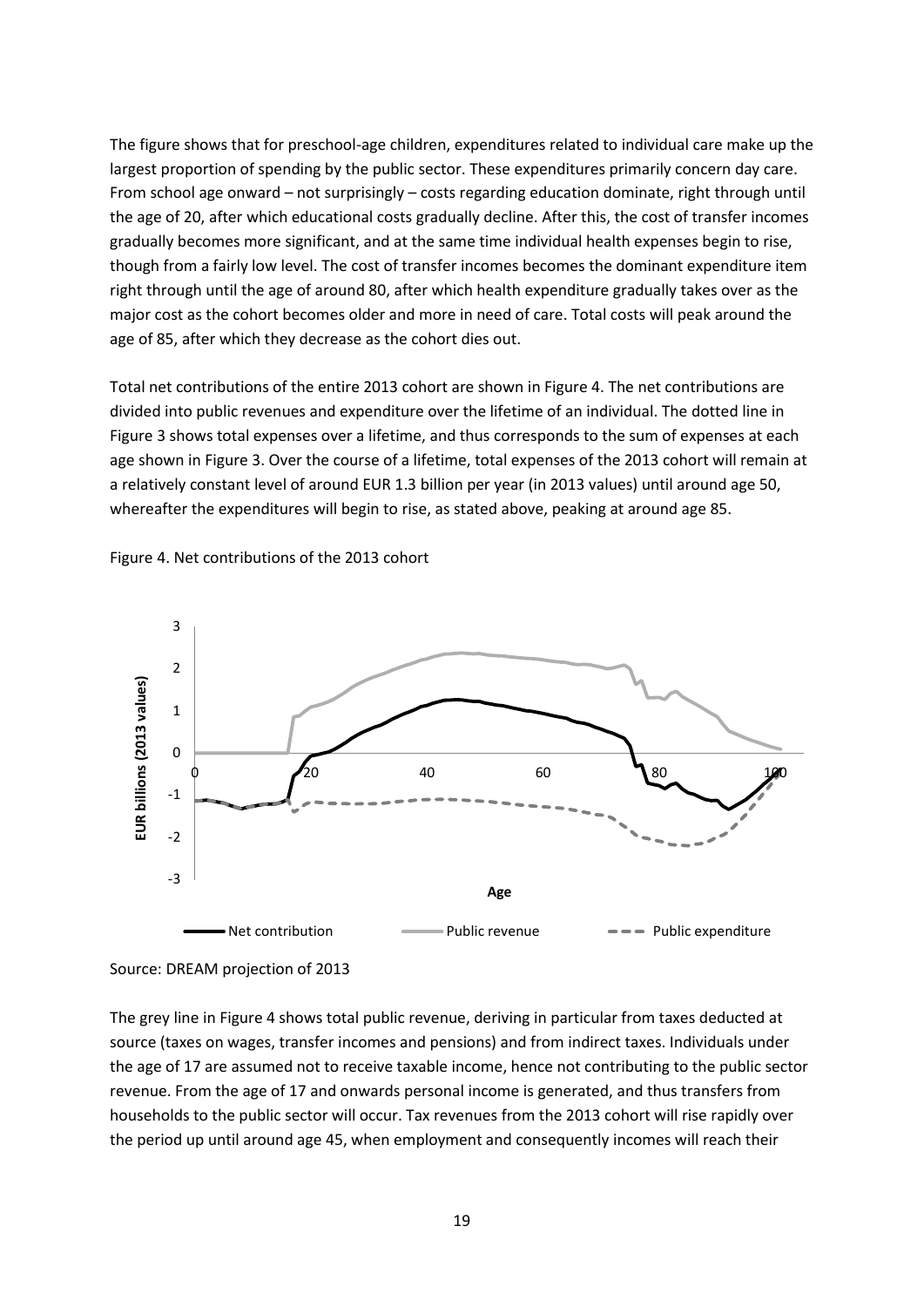peak. After this, public revenue declines gradually as pension age approaches. The increase in public revenue predicted around age 80 is due to taxes on old age pension payments.

The black line shows the overall net contribution, and thus represents the difference between public sector revenue and expenditure. Since there is no public revenue before the age of 17, net contributions track public expenditure up until this point. From then onwards, tax revenue, and thus net contributions, rise – and from age 20 onwards the net contribution will be positive. The increasing revenues and subsequently increasing net contributions will peak at around age 45, and thereafter will begin to fall, as a consequence of declining tax revenues and because expenditures increase as individuals grow older. The net contribution will become negative once more at around the age of 75.

As described in Section 2, revenues and expenditures can be assigned to the various population groups. The result of this procedure is shown in Figure 5, which depicts the net contributions of natives, non-Western immigrants, and second-generation immigrants. The total age-dependent net contribution of natives belonging to the 2013 cohort is indicated by a black line, which corresponds very closely to the total net contributions shown in Figure 4. This is hardly surprising given that natives constitute the majority of the population, as indicated in Figure 2.



Figure 5. Total net contributions of the 2013 cohort, by origin

The non-Western immigrants and second-generation immigrants constitute small population groups, hence their total net contributions (which are therefore also on a much smaller scale) can be read using the right-hand scale in the figure. It should be noted that it is only between the ages 20 and 50 that first-generation immigrants are projected to make a positive net contribution to public finances,

Source: DREAM projection of 2013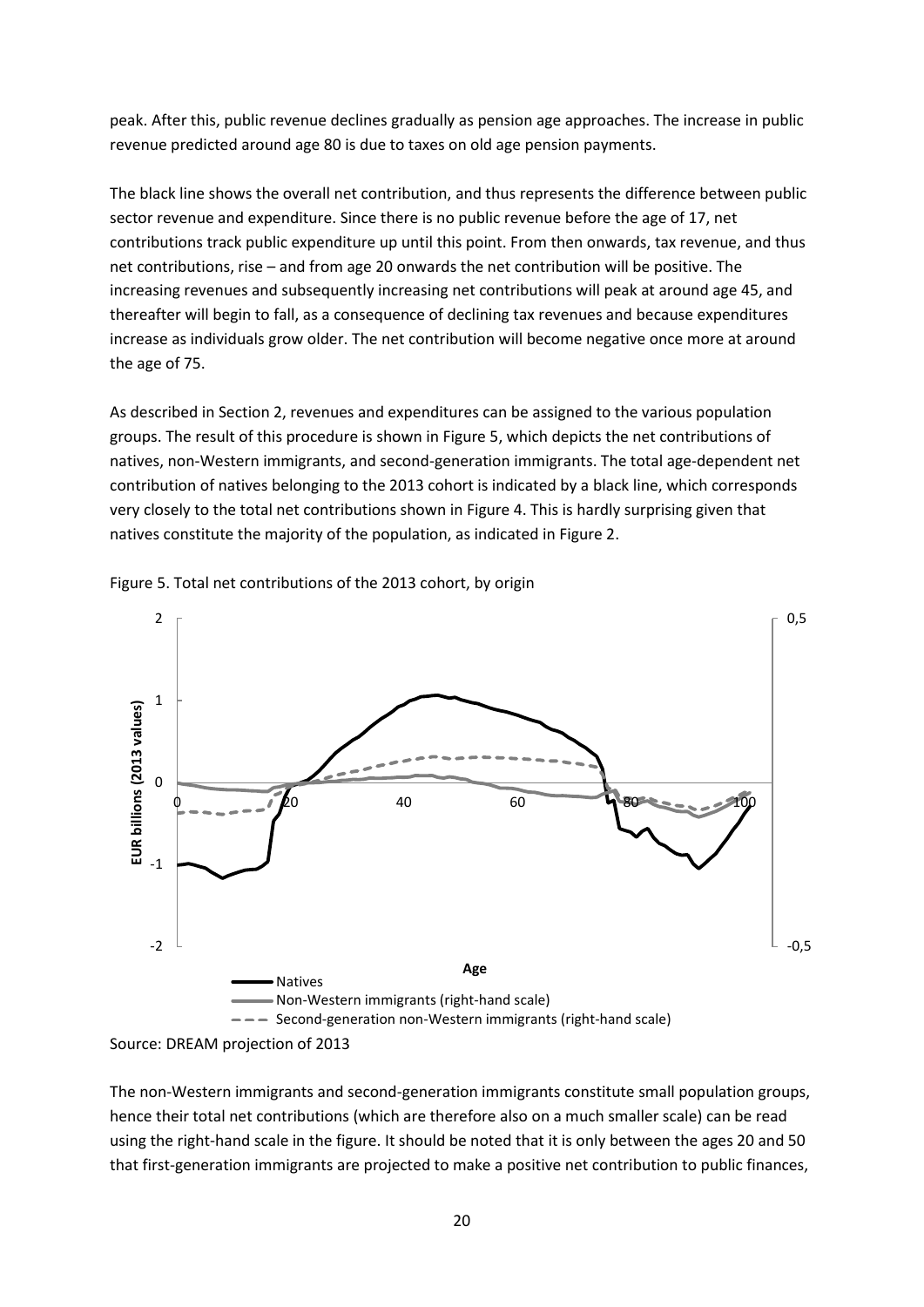while the contributions from natives and second-generation non-Western immigrants are expected to be positive between the ages of 20 and 75. This is in particular the outcome of the fact that non-Western immigrants are expected to have significantly lower rates of employment and earnings, resulting in lower tax revenues and higher transfer incomes.

#### **4.3. Calculating the present value of net contributions by origin**

From the total net contributions for the 2013 cohort, the average net contributions per person-year can be calculated for each population group. This measures the extent to which an average individual from the group in question will contribute (positively or negatively) to the public finances each year during his or her lifetime in Denmark. In practice, this calculation is made by discounting backwards the annual net contributions of the 2013 cohort to the year 2013,<sup>6</sup> and then dividing the amount by the number of person-years.

The number of person-years is calculated as the sum of lifetime years of the members of the 2013 cohort. A native by the age of 80, who has lived his entire life in Denmark, is thus counted as contributing 80 person-years, whereas an 80-year-old immigrant who arrived in Denmark at the age of 20 only contributes 60 person-years to the total number of person-years of the cohort. The predicted total number of person-years of the entire 2013 cohort is 5,857,711. Since the present value of the total net contributions of the 2013 cohort is calculated as being EUR -3.7 billion, the average net contribution per person-year is EUR 637 for each person in the cohort. In other words, a person from the 2013 cohort will benefit on average to the tune of EUR 637 per year from public funds throughout his or her lifetime while residing in Denmark.

The reason that the negative contribution of the 2013 cohort is not expected to give rise to great concern – as mentioned in the introduction, the annual deficit on the primary budget balance is 'only' EUR 0.09 billion per year – is due to the fact that a sustainable fiscal policy does not require that total revenues should cover all spending for all future generations. This in turn is due to that fact that at the time the members of the 2013 cohort were born, there was an existing population, who had already had many of their expenses paid for – day-care, schooling, etc. – and who can therefore be expected to constitute a net surplus for the public purse in the future.

Table 5 shows the net contributions per person-year, distributed by origin. As mentioned previously, the average person in the 2013 cohort will benefit from public spending, with net contributions of EUR -637 per year. Only for people of Western immigrant origin are the figures positive, at EUR 2,546 and EUR 47 for first-generation and second-generation immigrants respectively. The contribution is higher for original immigrants than for second-generation immigrants partly because many firstgeneration immigrants arrive in Denmark after school age, and consequently their day-care and their schooling are not paid for by the Danish exchequer. Immigrants from Western countries also have a

**.** 

 $^6$  The net contribution in 2013 values is discounted by 1.4% per year, which is the predicted real rate of interest, corrected for growth, to which the public sector is subject.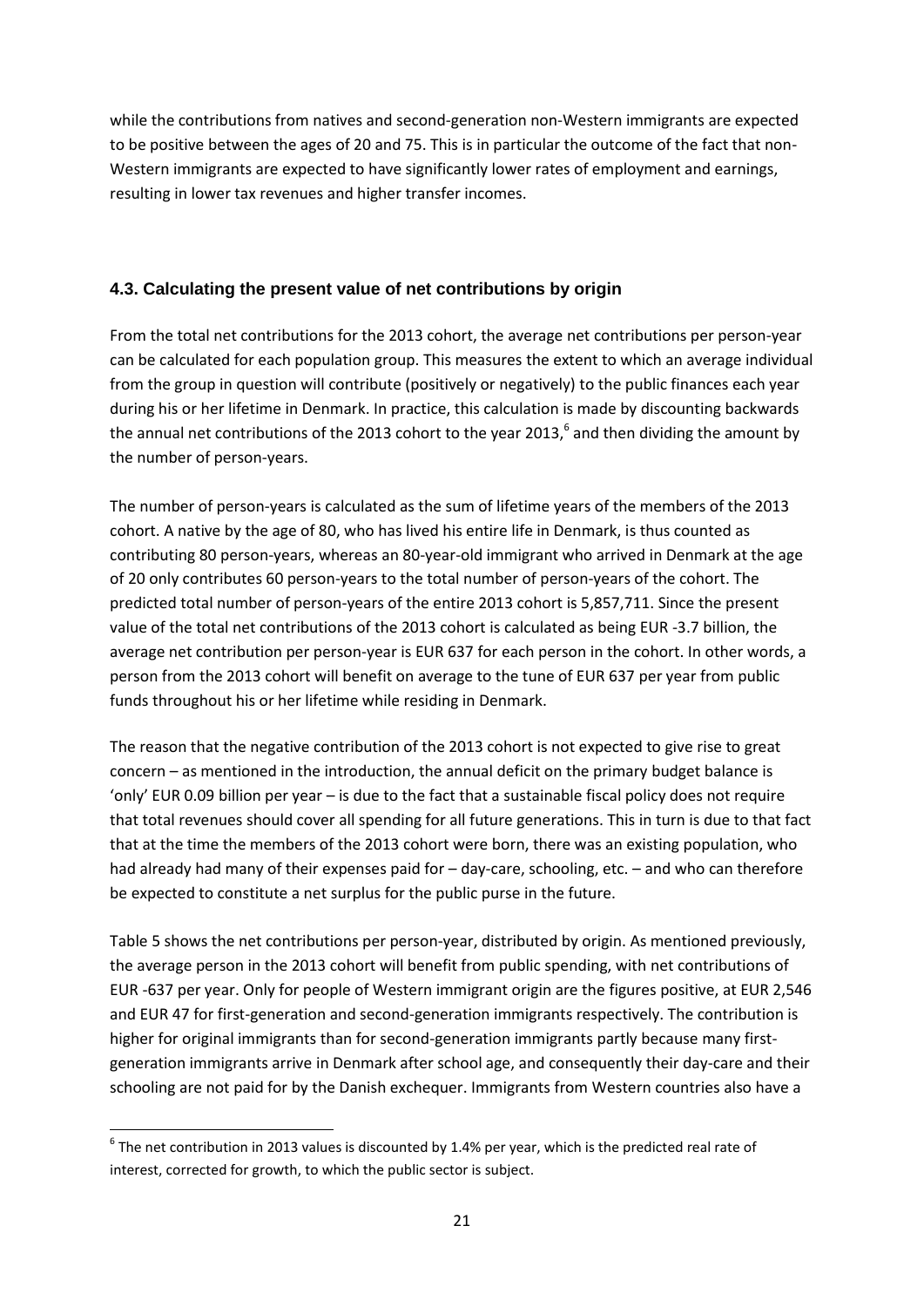relatively high propensity to re-emigrate, which results in a reduction in expenses related to old age compared to their native counterparts.

Table 5. Average net contributions per person-year of the 2013 cohort, in 2013 values (EUR).

| Population                                              |          |
|---------------------------------------------------------|----------|
| Whole cohort                                            | $-637$   |
| <b>Natives</b>                                          | $-695$   |
| Immigrants from non-Western countries                   | $-2,238$ |
| Immigrants from Western countries                       | 2,546    |
| Second-generation immigrants from non-Western countries | $-1,070$ |
| Second-generation immigrants from Western countries     | 47       |
|                                                         |          |

Source: Special run of DREAM

On average, natives generate a net expenditure of EUR 695, while the amount is about 50 % higher for second-generation non-Western immigrants at EUR 1,070. The largest level of expenditure per person-year is associated with first-generation immigrants from non-Western countries. To a large extent, non-Western immigrants will have spent their school years outside Denmark. However, their relationship to the labour market is expected to be much weaker than that of the other population groups, resulting in a significantly higher negative net contribution to the public sector.

#### **4.4 How much of the net contributions of non-Western immigrants are attributable to refugees?**

When Denmark accepts refugees, it is primarily for humanitarian reasons and a desire to live up to its obligations under the relevant international conventions. For a discussion of whether future labour shortages can be resolved through immigration, it is relevant to distinguish between refugees and other immigrants.

In general, refugees residing in Denmark exhibit a lower rate of labour force participation than other non-Western immigrants. This is partly due to the traumatic experiences that some refugees have gone though, resulting in temporary or permanent damage to their health. It is also to some extent due to the fact that refugees during the last couple of decades have come from the very poorest of the non-Western countries and therefore often have little education and work experience.

In order to calculate the average net contributions among non-refugees, an adjustment has been made whereby the labour market participation rate for refugees is adjusted (primarily upward) to the typical historical level for non-Western immigrants who are not refugees. In other words, the calculation made suggests what the net contribution would have been if refugees participated in the labour market as much as other non-Western immigrants. Since the DREAM model does not distinguish between refugees and non-refugees, changes in the behaviour of refugees can only be targeted by making a proportional change in the rates of all immigrants from non-Western countries.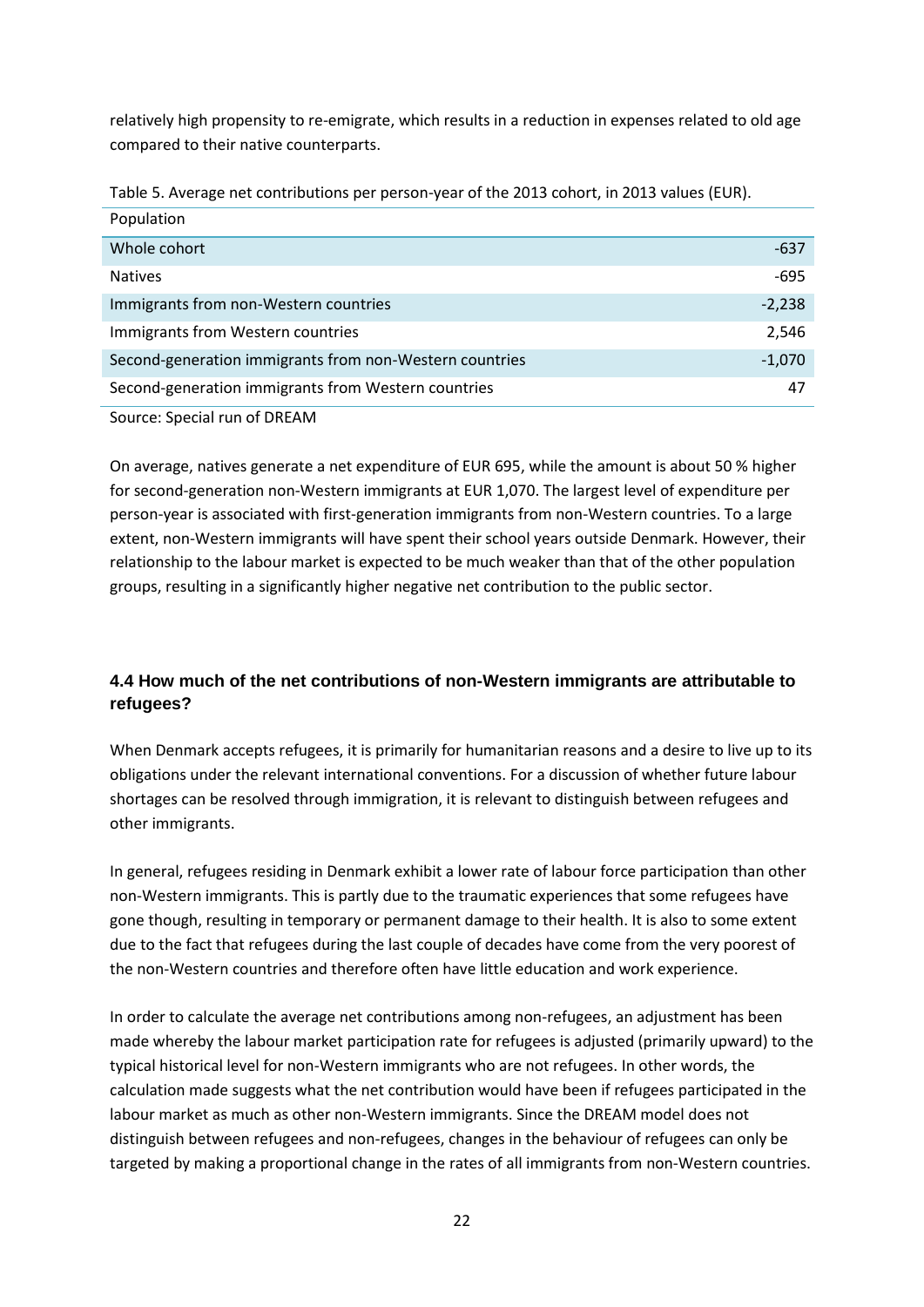This correction is illustrated in Figure 6, where the age-dependent labour force participation rate is depicted for all non-Western immigrants in 2012.



Figure 6. Age-related labour force participation rate in 2012, percent

As shown, changing the labour force participation rates for refugees leads to a significant rise in the participation rate of non-Western immigrants above the age of 30. For non-Western immigrants under the age of 30, the correction results in a fall in the participation rate, since a large fraction of non-Western immigrants in this age group are students; their participation rate is inferior to that of refugees. Overall, the correction for refugees results in a rise in the labour force participation rate, and subsequently an improvement in the net contributions from non-Western immigrants.

If refugees had a participation rate similar to that of other non-Western immigrants, this would positively affect their net contribution (see Table 5a). The table shows that the average net contribution per person-year for non-Western immigrants in the 2013 cohort would rise from EUR -2,238 to EUR -1,738 if the participation rate for refugees was improved in the manner described above. The contribution would remain significantly lower than that of natives (EUR -695) and especially than that of Western immigrants (EUR 2,546). The calculation illustrates that there is great potential for improvement through better integration, given that these relatively modest changes regarding labour market participation generate a significant improvement in the net contribution.

Source: DREAM and own calculations.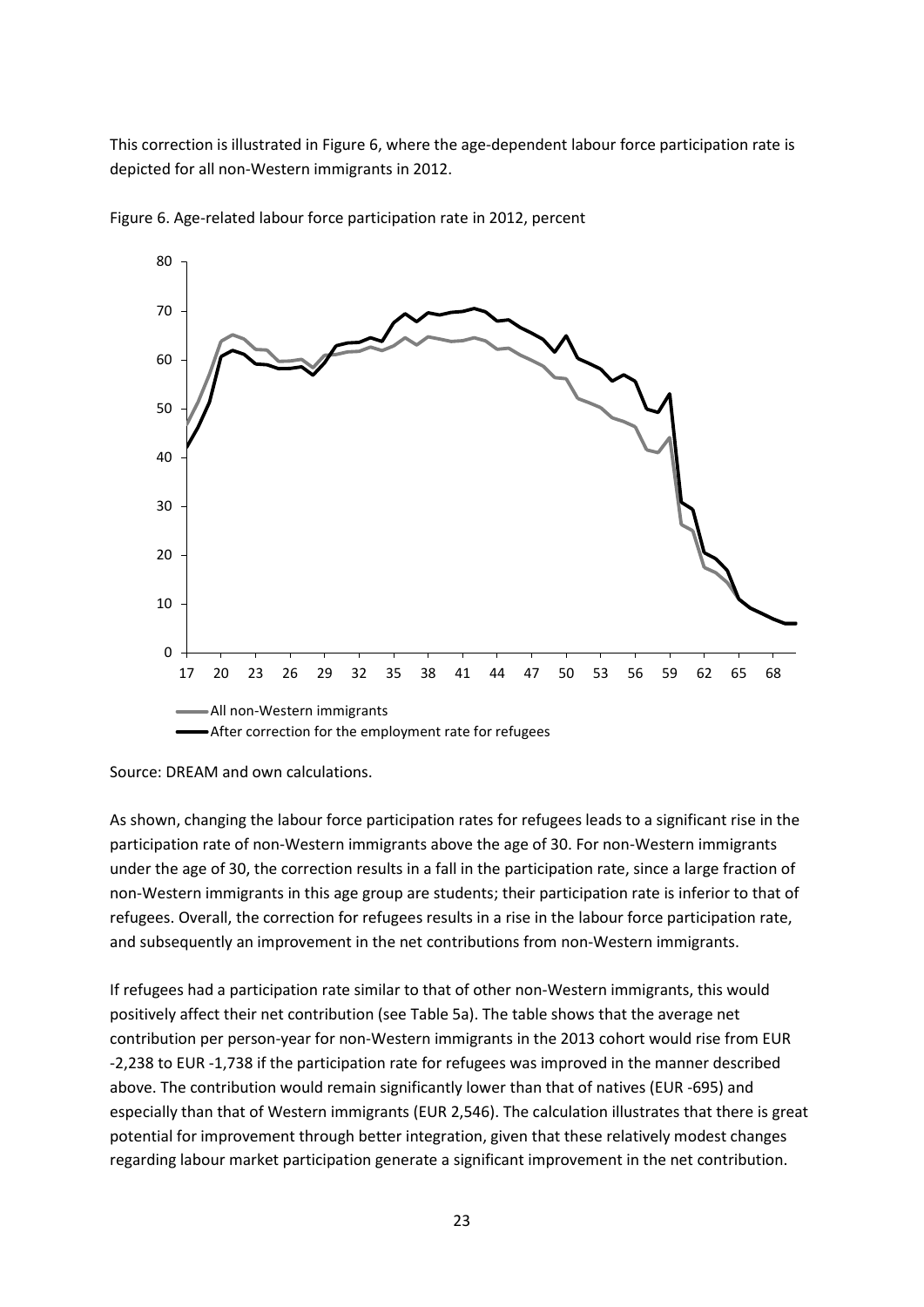Table 5a. Average net contributions per person-year for the 2013 cohort, in 2013 values (EUR).

| Population                                                                                                                                  |          |
|---------------------------------------------------------------------------------------------------------------------------------------------|----------|
| Immigrants from non-Western countries                                                                                                       | $-2.238$ |
| Immigrants from non-Western countries, adjusting average<br>labour force participation by simulating improved behaviour of<br>refugees $^1$ | -1.738   |

Note 1: Calculations made with the labour force participation rate of refugees adjusted so that it corresponds to the level of other non-Western immigrants. The calculations were made using an updated version of the DREAM long-term economic projections of 2011.

Source: Special run of DREAM and own calculations

**Population** 

#### **5. The marginal effect of immigration on fiscal sustainability**

#### **5.1 The difference between marginal and average calculations**

Until this point, our calculations have been based on the DREAM projections of 2013 and on the distribution among population groups of all public revenues and expenditures, including the costs of fixed public goods as described in Section 3. Overall, this has shown us to what extent an average person from any given group will make a net positive or negative contribution to the public purse.

However, it can be argued that not all public expenditures should be considered as responding to changes in the size of the population. If the costs of defence, administration and roads do not increase with a marginal increase in the size of the population, or if there are economies of scale, then the additional expenditures resulting from the admission of more members of the population will be below the overall average cost. In principle, the same could apply to state revenues; but as we have noted earlier, revenues of the public sector largely stems from taxes paid by individuals, so in fact the income side of the public account is more closely related to the size of the population.

When the level of immigration is under discussion, it is in fact the question of marginal changes to expenditure that should be considered. In this section, therefore, we aim to perform marginal calculations by keeping the cost of providing the fixed public goods constant, while at the same time making changes to the possible annual inflow of immigrants.

#### **5.2 Predicted level of immigration (baseline projection) and a reduction by 5,000 non-Western immigrants per year**

The population projection by Statistics Denmark and DREAM is termed the 'baseline projection' below (see DREAM, 2013a and 2013b). The deviation from this baseline projection used in the following consists of an assumed reduction of 5,000 persons in the annual number of non-Western immigrants from 2013 onwards. Adjustments of this order are often used when making projections in DREAM; there is no other significance in the choice of this particular figure of 5,000, and the results are more or less scalable. The change is shown in Figure 7, where the projected reductions in size of the population up until 2050 are shown by origin.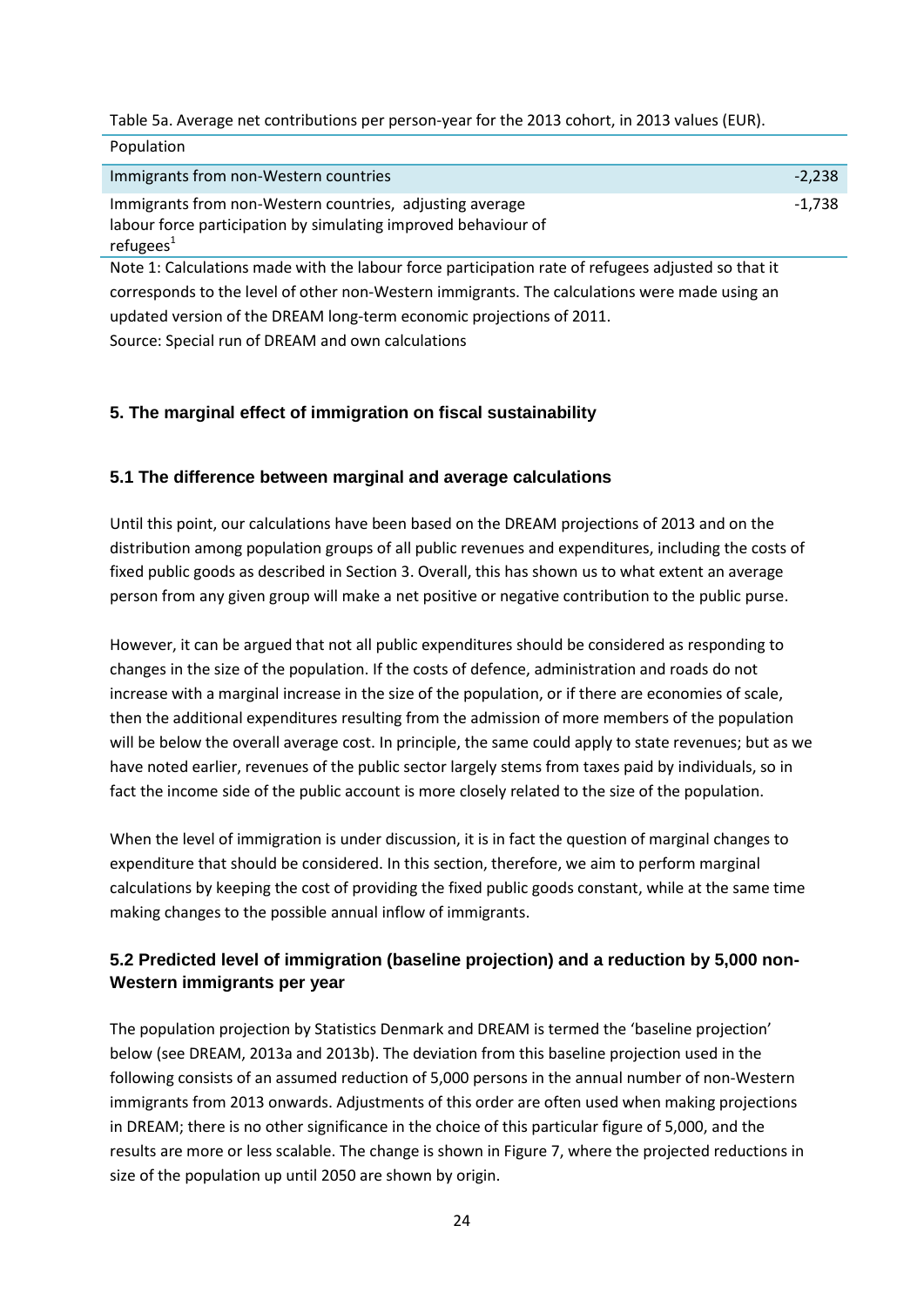Overall, the alternative projection leads to a reduction in the Danish population by 152,000 individuals in the year 2050 relative to the baseline projection. The majority of the reduction (around 98,000) is in the size of the non-Western immigrant group, and thus represents a direct effect of the reduction in immigration after taking into account expected re-migration and mortality.

The size of the population of second-generation non-Western immigrants is of course affected as well, since there will be fewer births when there are fewer women of reproductive age. In 2050, therefore, there would be 37,000 fewer non-Western second-generation immigrants. Some non-Western immigrants to Denmark marry Danish nationals born in Denmark. According to the Statistics Denmark's system of classification, the children of such individuals are considered as being of Danish origin. This means that a reduction in the number of non-Western immigrants also leads to a reduction in the number of natives in the population by approximately 17,000 in 2050.

Figure 7. Changes in the size of the various population groups relative to the baseline projection, in numbers of individuals.



#### Source: Special run of DREAM

When the population is reduced in size, the workforce also becomes smaller – but the amount by which the workforce is reduced, and the time of the reduction, depends on the composition of the various population groups and their expected level of participation in the labour market.

The calculations in this case show an expected reduction in the workforce by 62,000 in 2050 – a reduction which appears relatively modest in comparison with the reduction in the whole population by 152,000.

There would be almost 50,000 fewer non-Western immigrants in the workforce by 2050, while the numbers of second-generation non-Western immigrants and natives would be reduced by around 10,000 and 3,500 respectively. The reduction in numbers of natives and second-generation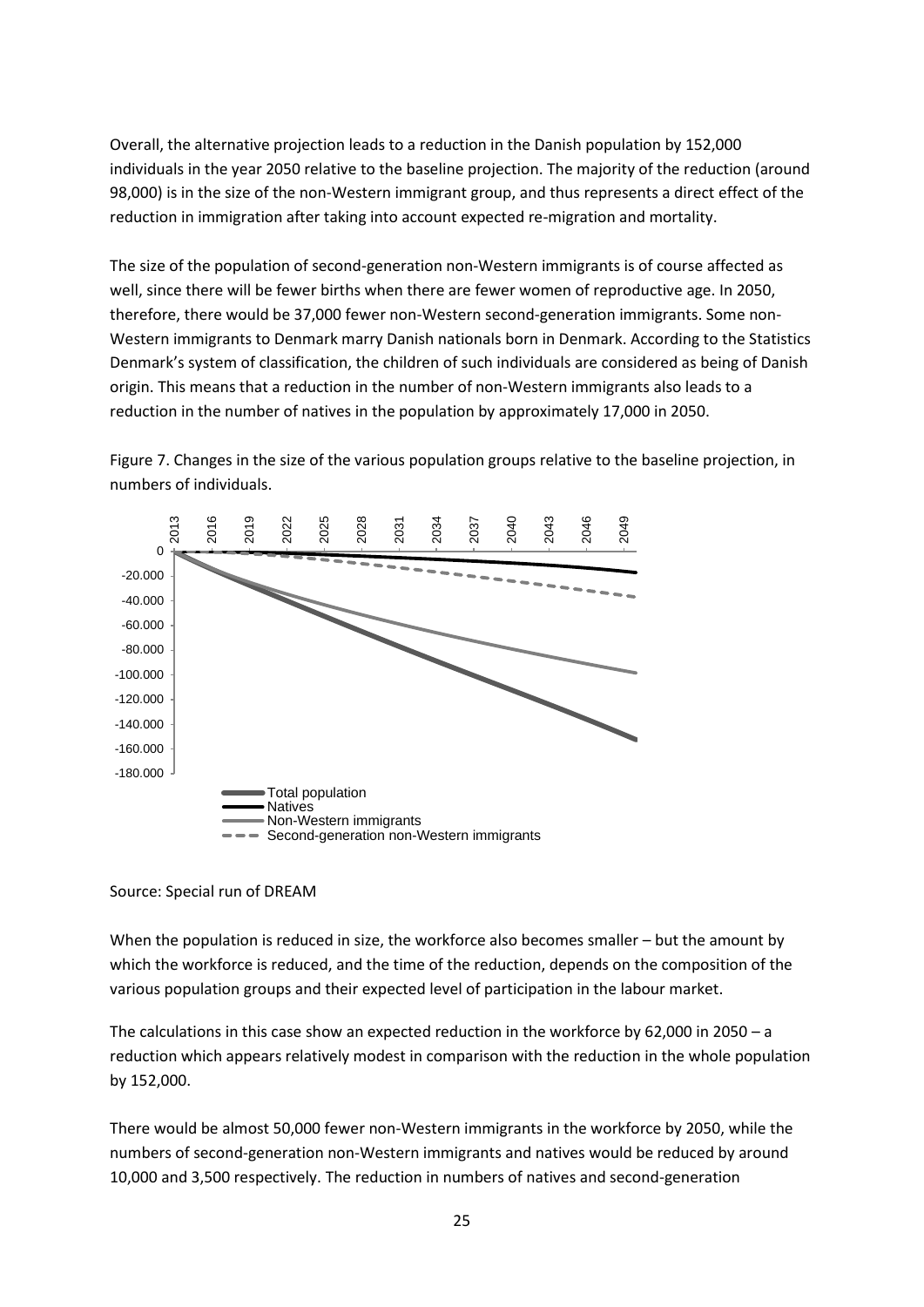immigrants in the workforce would begin to take effect from 2035, when these people would be old enough to enter the work force.



Figure 8. Change in the size of the workforce relative to the baseline projection for various population groups, in numbers of individuals.

The changes in the size of the workforce are shown until 2050, but the reduction continues in subsequent years and is taken into account when assessing the fiscal consequences of the reduction in the immigration level (see below).

#### **5.3 The effect on fiscal sustainability of changing the immigration inflow**

When the workforce is reduced, it leads to a reduction in the number of people in employment as well. The aforementioned fall in annual immigration would reduce employment by 2% and GDP by 1.4% in the year 2050 relative to the baseline projection. GDP per capita would thus increase from EUR 41,830 to EUR 42,440, or 1.4%. Nominal wages would increase by 0.5% and real wages by 0.4%.

As discussed previously, expenditure on fixed public goods is assumed to be unaltered, while public expenditure related to individuals would be reduced by 2.1%, producing an overall reduction of 1.6% in total public spending in 2050 relative to the baseline projection.

The reduced level of economic activity would lead to a reduction in corporate investment and induce companies to raise prices in order to compensate for the lower production level. This in turn would lead to a reduction in exports in 2050 by approximately 1%. However, due to lower production, lower wages and hence lower demand for foreign goods and production inputs by companies and

Source: Special run of DREAM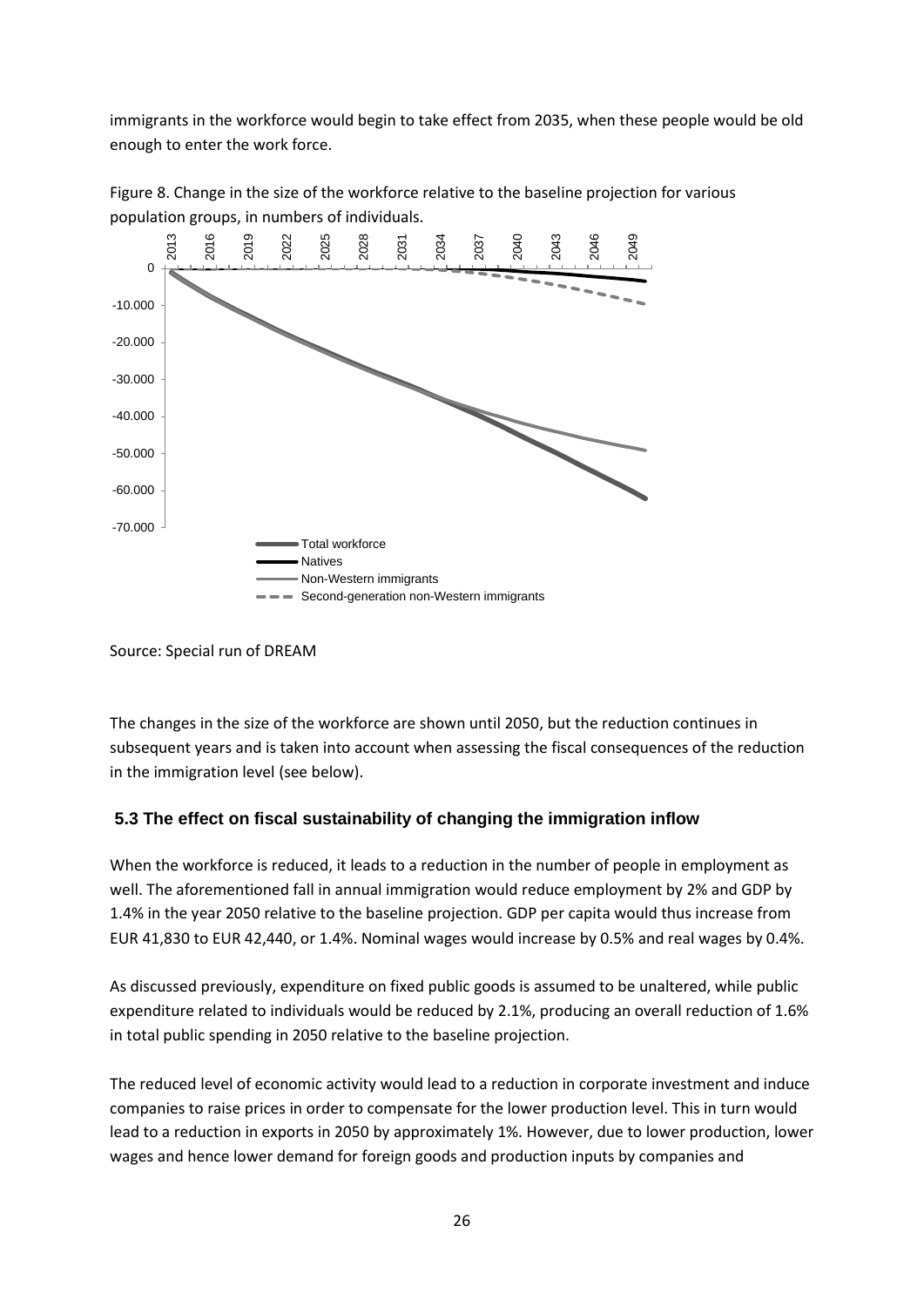households, imports would also fall. The reduction in imports would be greater than the reduction in exports; hence, net exports would rise by 1.6% in 2050.

In total, the calculations show that the surplus in the public budget would rise (relative to GDP) in comparison with the baseline projection. This is basically because the rate of labour market participation and the productivity of non-Western immigrants are too low to compensate for the increased public consumption that they generate.

Table 6 shows the annual changes in both the primary budget balance in EUR and the sustainability indicator. The starting point is a calculation based on DREAM's baseline projection, in which the sustainability indicator is -0.04 % of GDP and thus practically consistent with fiscal sustainability. This corresponds to a permanent annual deficit in public finances of EUR 0.09 billion.

If contributions are distributed according to contributors' origins, as outlined in Section 2.2, the annual contribution of natives is EUR 0.2 billion, while Western immigrants and Western secondgeneration immigrants contribute EUR 1 billion and EUR 0.08 billion respectively. For non-Western immigrants the net contribution is negative at EUR -1.3 billion, while for second-generation non-Western immigrants it is EUR -0.05 billion.

|                                                       | Non-Western |                                     | Western        |                                     | <b>Natives</b> |         | Total population |
|-------------------------------------------------------|-------------|-------------------------------------|----------------|-------------------------------------|----------------|---------|------------------|
|                                                       | Immigrants  | Second-<br>generation<br>immigrants | Immigrants     | Second-<br>generation<br>immigrants |                |         |                  |
|                                                       |             |                                     | EUR billions - |                                     |                | EUR bn  | $SI^1$           |
| <b>Baseline</b><br>projection <sup>2</sup>            | $-1.30$     | $-0.05$                             | 0.97           | 0.08                                | 0.21           | $-0.09$ | $-0.04$          |
| 5,000 fewer non-<br>Western<br>immigrants per<br>year | $-1.07$     | $-0.04$                             | 0.99           | 0.08                                | 0.22           | 0.19    | 0.08             |
| <b>Difference</b>                                     | 0.23        | 0.01                                | 0.03           | 0.00                                | 0.01           | 0.28    | 0.12             |

Table 6. Permanent changes in the primary balance in EUR billions in 2013 (2012 values) and in the sustainability indicator (SI), distributed according to origin, as percentages of GDP

Notes: 1) Sustainability indicator. 2) The baseline projection is from DREAM's long-term economic projection of 2013.

Source: Special run of DREAM

The effects of an annual downward adjustment in immigration by 5,000 non-Western immigrants are shown in Table 6. The sustainability indicator becomes positive at 0.08 % of GDP, which corresponds to an annual improvement of the primary balance of EUR 0.2 billion. This means that the sustainability indicator is improved by 0.12 percentage points, and the primary balance by EUR 0.28 billion annually compared to the baseline scenario. A small part of the improvement (EUR 0.04 billion) is attributable to effects deriving from natives and individuals of Western origins and for second-generation non-Western immigrants (EUR 0.01 billion). However, the largest element of the contribution comes from an improvement by EUR 0.2 billion from the non-Western immigrant group.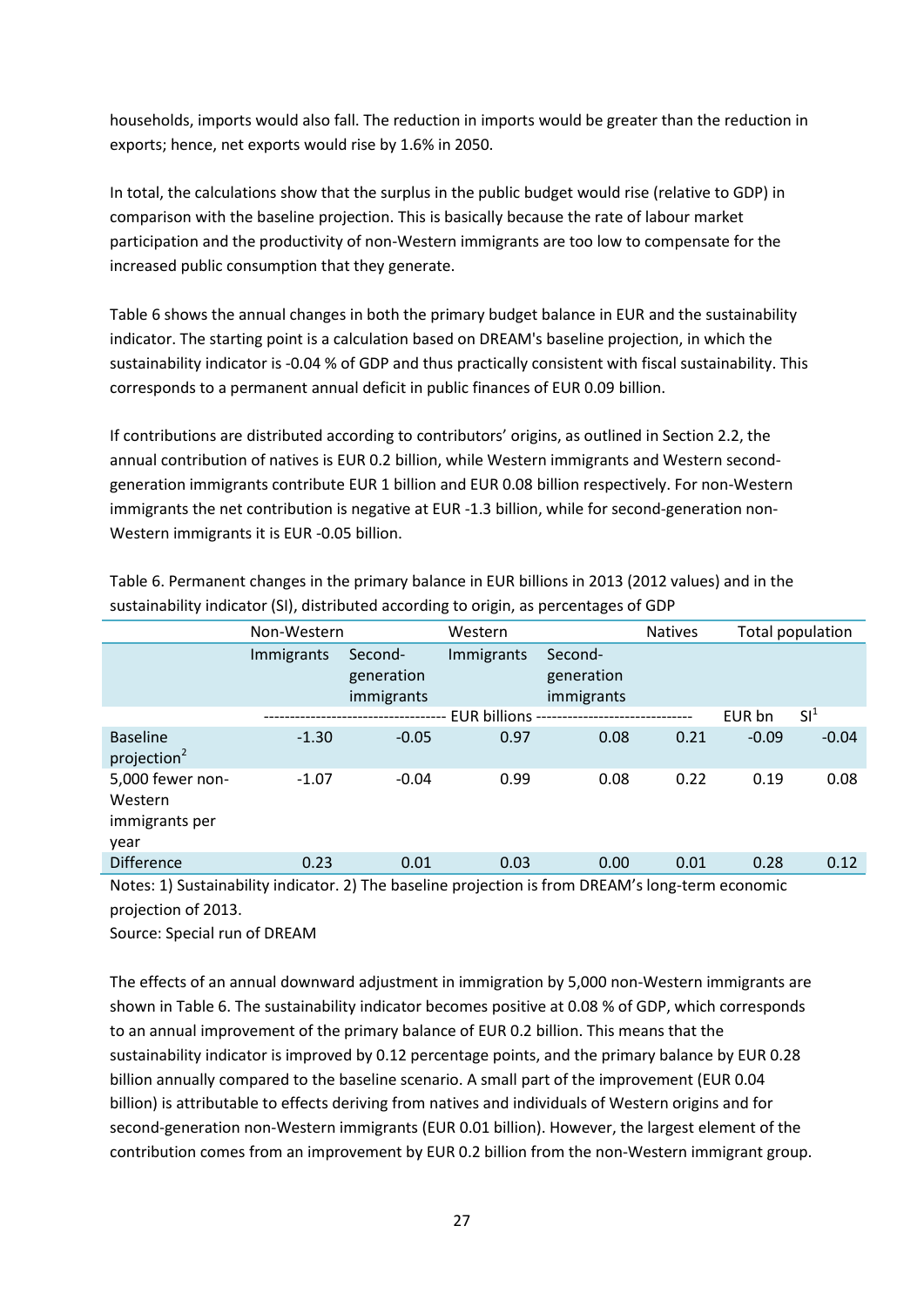The improvement of the sustainability indicator by 0.12 given a reduction in immigration of 5,000 non-Western immigrants yearly is a somewhat lower effect than the 0.49 estimated by Schou (2006) for immigrants from less developed countries. This difference can to some extent be explained by differences in set-up (definition of immigrant-groups and reduction in inflow) and the fact that we conduct a marginal experiment, where public goods are assumed to be fixed. Other important explanations are that labour force participation rates among non-Western immigrants have improved since the 2001 version of DREAM used by Schou and that the general sustainability of the public finances has improved (from -2,9% to -0,04% of GDP), primary due to political reforms increasing the projected size of the future labour force in Denmark.

#### **6 Summary and conclusions**

In this paper, we ask to what extent the different population groups in Denmark contribute to public finances today, and are expected to do so in the future. We focus on three different computations. We first compute the annual net contributions to the public sector from each population group in 2014 and in 2050. Next, we compute the present values of lifetime net contributions for the 2013 cohort. The calculation is performed for the entire population and for each of the population groups examined. These computations allocate the costs of fixed public goods equally across all individuals, meaning that immigrants are assumed to be paying the average costs of fixed public goods. Finally, we consider how changes in the annual immigration inflow from poor countries would affect public finances under the assumption that the costs of providing fixed public goods to immigrants are zero. These figures can therefore be interpreted as the marginal cost of immigration from poor countries.

The expected fiscal impact of immigration from non-Western countries to Denmark will amount to a EUR 2.2 billion deficit for 2014. Furthermore, despite a clear improvement in integration over the past 15-20 years and a strong shift in the pattern of immigration towards immigration for work and study purposes, there is still no prospect of non-Western immigration generating a surplus for the public purse. Even in 35 years' time, non-Western immigration will still not be making a positive net contribution to solving the problems of financing the Danish welfare state – problems which will exist in part as a consequence of the ageing population, with fewer people of working age. On the contrary, immigration from non-Western countries will exacerbate the financial problems facing the welfare state by an additional EUR 0.8 billion, unless integration is further improved. The reason that we should still expect a deficit in 2050 lies in a weak labour market performance, the fact that people with low education including many non-Western immigrants tend to retire early, and the provisions of the universal Danish pension system.

Immigration from Western countries will have the opposite effect, generating a net surplus of EUR 0.5 billion in 2014. In the future, immigration from Western countries will be an even more important source of financing for the welfare state, with a net contribution reaching EUR 1.2 billion by 2050 – that is, assuming that patterns of immigration and integration continue as at present.

As expected, net payments from the public purse to individuals with non-Western backgrounds are found to be distributed very differently to first-generation and to second-generation immigrants, and this will also be the case in 2050. Today, second-generation non-Western immigrants account for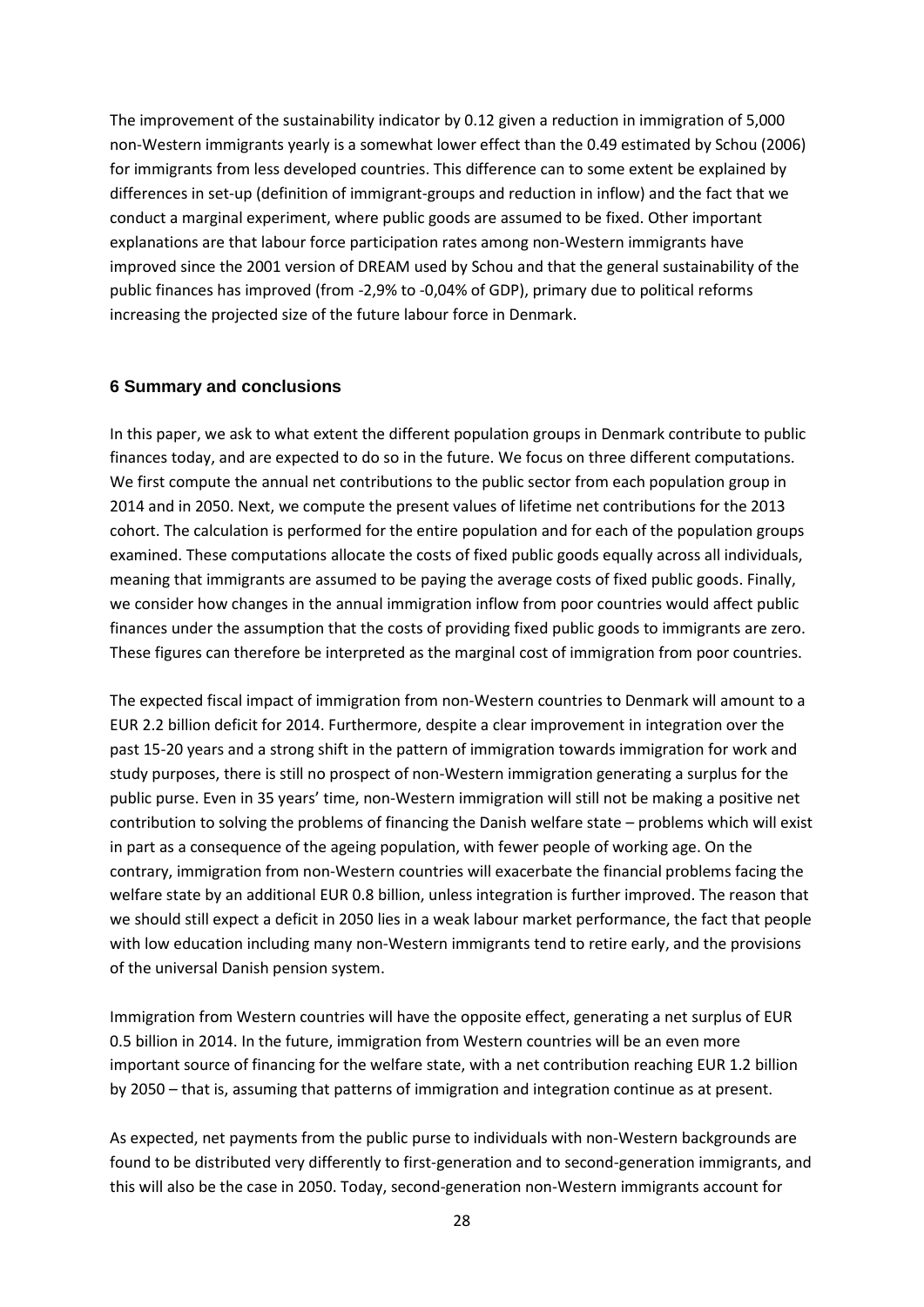EUR 1.7 billion in net expenditure from the Danish public purse, and first-generation immigrants from non-Western countries account for net spending of EUR 0.55 billion. The latter group has a low rate of employment, while the former consists of people who are better integrated, but who are still young and frequently in education.

If we look forward in time by half a generation to 2050, the first generation of non-Western immigrants will have begun to leave the labour market and the annual net deficit for this group will have climbed to EUR 1.6 billion. In contrast, the second-generation immigrants will have reached adulthood and become active in the labour market. Their present deficit in relation to public finances will have been transformed into a surplus of EUR 0.83 billion, so that combined, the first and second generations of non-Western immigrants will produce a net deficit of EUR 0.80 billion, down from 2.2 billion in 2014. This improvement reflects the better integration on average over both the first and the second generation. The improvement is driven almost entirely by higher employment among the second generation, which is strong enough to dominate the lower average employment among all first generation immigrants, young and old, because of retirement.

These calculations illustrate that a welfare state such as that of Denmark – with its many universal and relatively generous welfare programmes financed largely by taxes on earned income – needs to see a surplus of incoming payments over outgoing payments from immigrants of the first generation if it wishes to obtain a positive contribution to its long-term financing through immigration. If firstgeneration immigrants produce a deficit, or only break even, then succeeding generations will at best make net contributions of the same order as natives of the country in question; and in the case of Denmark, that means that their contribution to public finances will at best be in balance. Any surplus must thus be existent for immigrants of the first generation, if the overall accounting is to show a financial benefit from immigration.

The analysis also shows that second-generation non-Western immigrants have come a long way in comparison with their parents in terms of their financial relationship with the welfare state. Even though the Danish public sector has contributed to the children's upbringing, but only to a limited extent to that of some of the parents, second-generation non-Western immigrants are expected to draw far less on state finances than their parents. This becomes clear when we look at the expected average lifetime net contributions for the various groups.

The average net contribution per person to the public purse for each year that an individual is in Denmark, as calculated in 2013 values, is EUR -695 for natives and EUR -1,070 for second-generation non-Western immigrants; the expenditure from the public purse per person-year for secondgeneration non-Western immigrants is thus 50% above the level of natives. In comparison, the firstgeneration non-Western immigrants make an average annual net contribution of EUR -2,238 or three times the level of natives. By way of comparison, Western immigrants on average make an annual net contribution to public funds of EUR 2,546, while second-generation Western immigrants make a net contribution of only EUR 47 per year. As expected, the figure for second-generation immigrants is much lower, reflecting the facts that they, unlike their parents, have drawn on state funds throughout their upbringing in Denmark, and that first generation Western immigrants are well integrated into Danish society.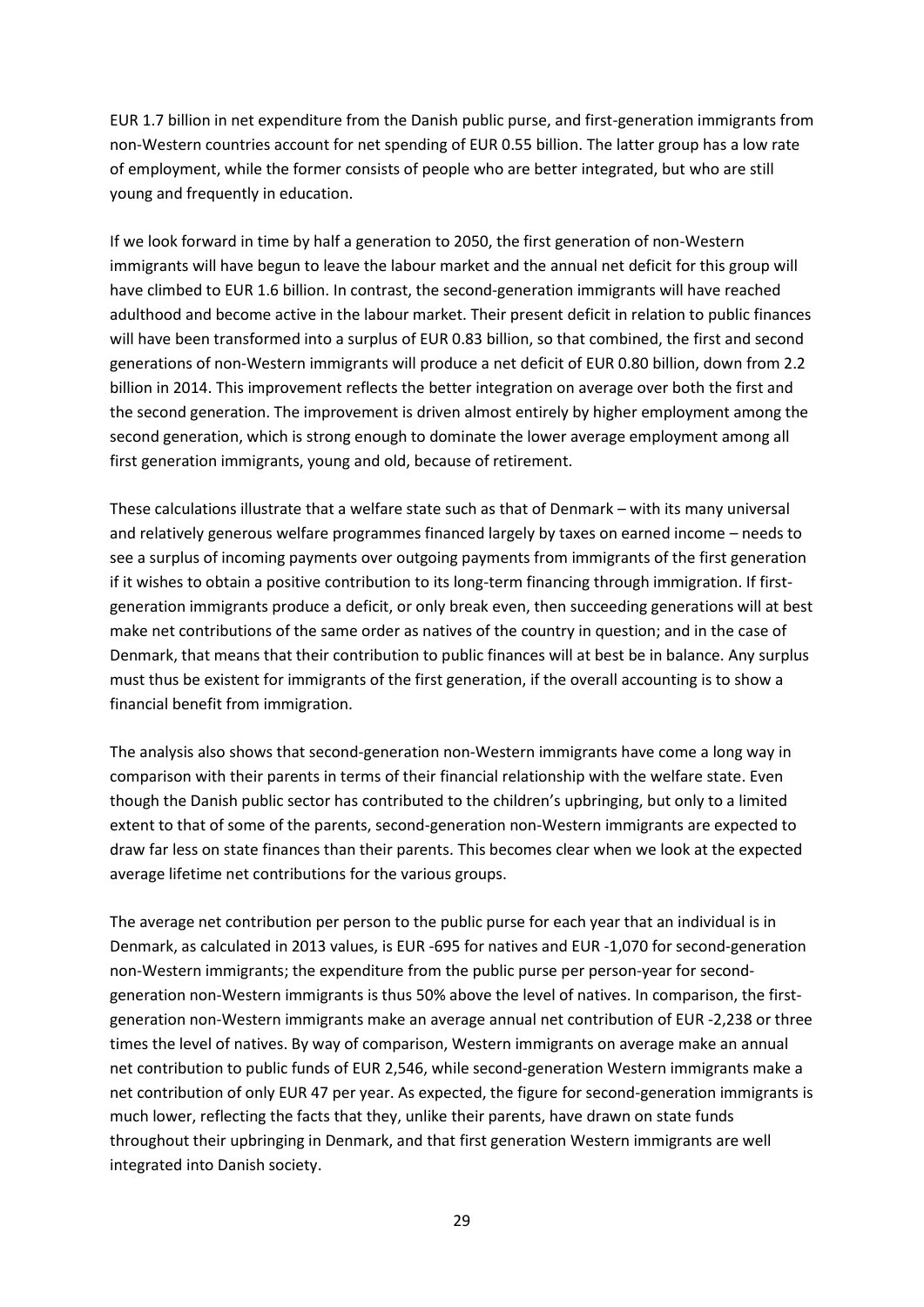The modest average net contribution of second-generation Western immigrants of EUR 47 annually in 2013 values should be compared with contributions of EUR -695 for natives and EUR -1,070 for second-generation non-Western immigrants, which are the two other groups to have been born and brought up in Denmark. It is noticeable that the second-generation non-Western immigrants do much better than their parents' generation, despite the fact that they, unlike their parents, have made use of public funds throughout their upbringing. Thus, non-Western second-generation immigrants contribute more than their parents to the state finances, while Western secondgeneration immigrants contribute less than their parents, which is the more expected pattern.

As mentioned above, these computations assume that immigrants are allocated the average per capita costs of fixed public goods. We have also considered the case where the marginal costs of providing fixed public goods to immigrants are assumed to be zero, and this is taken up in the discussion of the last issue considered in the paper, which was the question of how changes in immigration policy would affect public finances. Specifically, we analysed the effect of 5,000 non-Western immigrants annually on public finances. The effect can be found by comparing the fiscal sustainability in two projections that differ only in one projection assuming an inflow of 5,000 more non-Western immigrants than the other. In the years 2008-12, around 14,500 non-Western immigrants arrived in Denmark each year. Some of them will leave again, but the majority settle. We showed in the paper that the last 5,000 people in the forecast annual immigration will create an additional deficit for the public finances of, on average, EUR 0.3 billion per year, which is equivalent to a decrease in the fiscal sustainability indicator of 0.12 percentage points in relation to GDP. Taking out 5,000 immigrants annually from the calculations results in a sustainability indicator of 0.08% of GDP, while the indicator is -0.04% of GDP if the 5,000 non-Western immigrants are included in the calculation.

These figures should be interpreted as the marginal public cost of immigration, in that they only take into account spending and income associated with individuals (unemployment benefit, visits to the doctor, tax, etc.) and not the costs of providing fixed public goods (armed forces, construction of roads and bridges, central administration, etc.). Such marginal costs are those that are relevant for the political discussion of whether to have a higher or lower annual level of immigration in the future.

Integration into the labour market is of great significance for the fiscal effects of immigration. The average net contribution to public finances during years lived in Denmark for non-Western immigrants is EUR -2,238 yearly, and this is very largely attributable to low levels of employment for this group – levels which are low in any case during working-age years and low because of early retirement on public pension schemes. If Denmark could succeed in improving integration to such an extent that, for example, refugees improved their level of attachment to the labour market to the same level as that of other non-Western immigrants, the average net contribution of the non-Western group to public finances would rise (i.e. be less negative) to EUR -1,738 annually, which would represent an improvement by 22%. This would have at least as great an effect on the fiscal sustainability as reducing the number of non-Western immigrants by 5,000.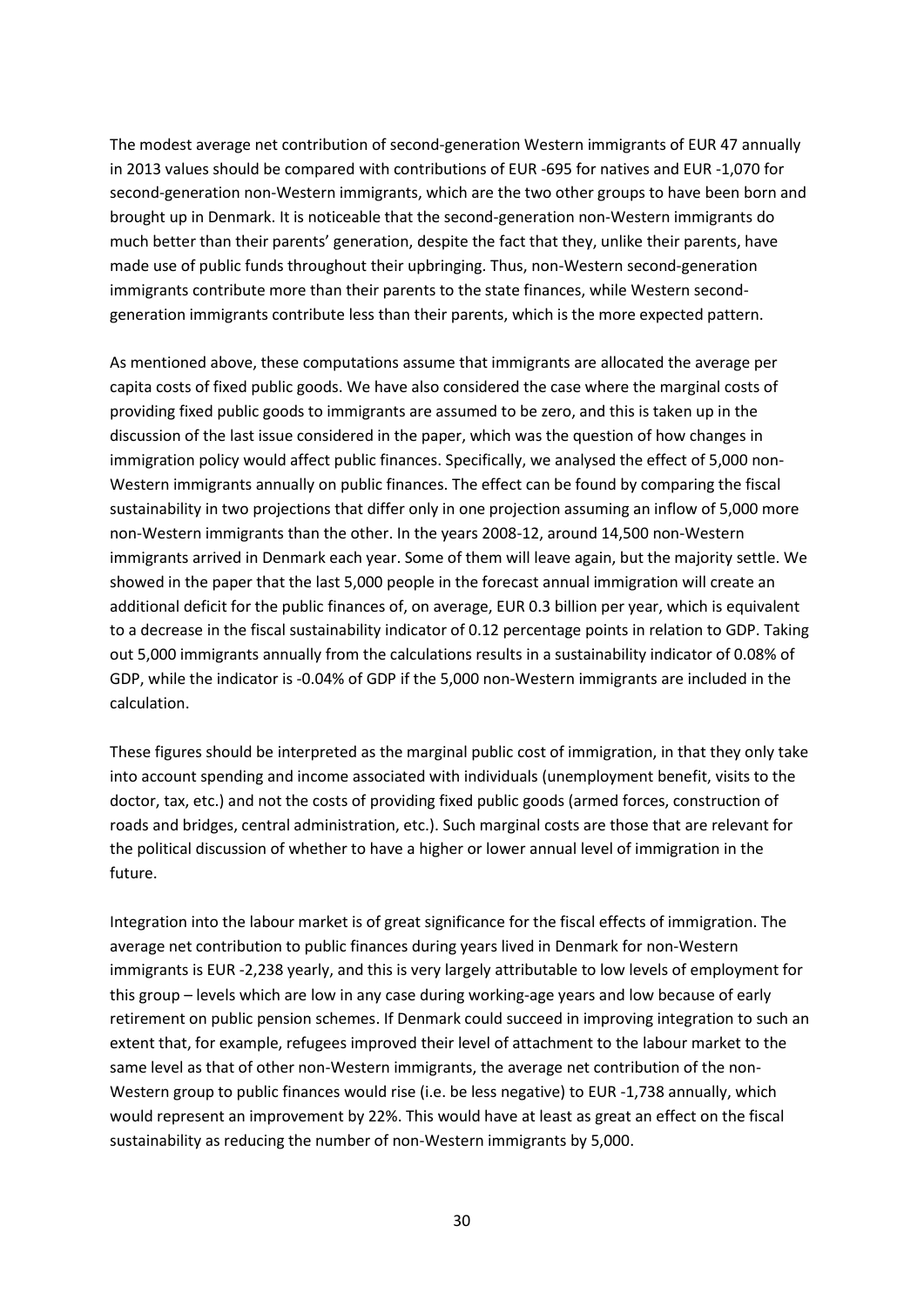Let us return to our initial question. Is it possible for a country like Denmark to use immigration to strengthen its financial sustainability? The answer is *yes* – provided that the immigrants have good prospects for employment in Denmark and that they remain active on the labour market for a long time. Western immigrants seem to have a positive impact on the economy, while non-Western immigrants have a negative fiscal impact. The negative effect of immigration from poor countries is the result of low rates of employment while the immigrants are in the labour force, and of early retirement from the labour market. Denmark is different from other countries both because of its welfare model and because of its history of attracting many immigrants with weak labour market prospects. The results reported here may even be optimistic with respect to labour market performance, because the forecast made is based on the year 2008, when the level of employment among immigrants in Denmark was at its highest for decades.